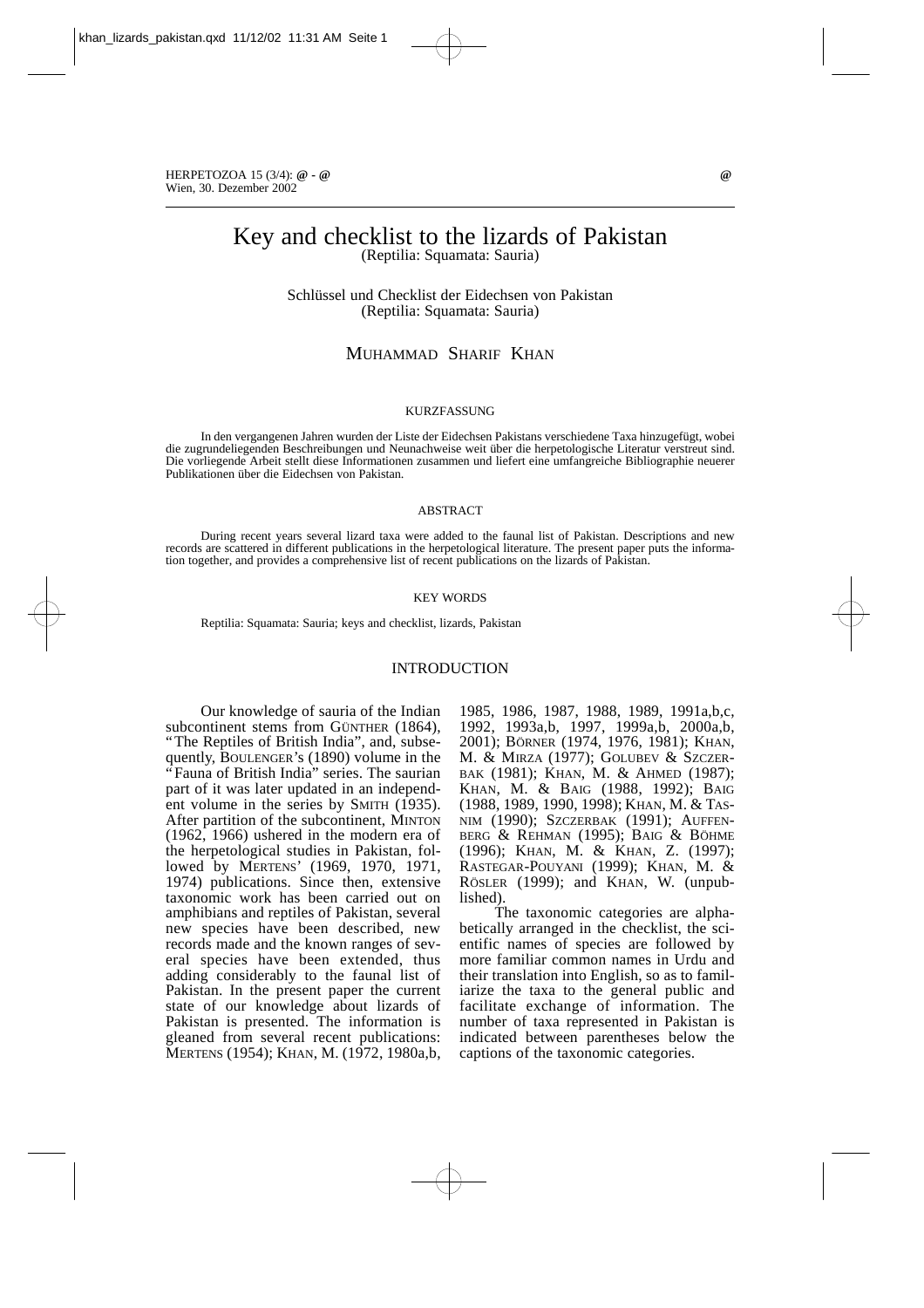# KEY AND CHECKLIST

Lizards (Suborder Sauria) are the dominant group of reptiles in Pakistan (KHAN, M. 1980). They belong to eight families: Agamidae, Chamaeleonidae, Eublepharidae, Gekkonidae, Lacertidae, Scincidae, Uromastycidae and Varanidae. The number of

species has steadily increased from MIN-TON's (1966) 65 species, MERTERNS (1969) 82, KHAN, M. (1980b) 88, to KHAN, M. (present report) 101 species and subspecies, from 35 genera.

## Suborder S a u r i a (8 families, 35 genera, 95 species, 101 forms)

|                | Head with small, irregularly arranged scales                            | $\overline{c}$            |
|----------------|-------------------------------------------------------------------------|---------------------------|
|                | Head with large, regularly arranged scales                              | $\overline{7}$            |
| $\overline{2}$ | Head compressed, with an elevated median casque;                        |                           |
|                | digits fused in two bundles                                             | Chamaeleonidae            |
|                | Head depressed, no casque; digits free                                  | 3                         |
| 3              | Head with granular scales;                                              |                           |
|                | eye pupil vertical with pinholes when contracted                        | 4                         |
|                | Head with flat scales; round pupil                                      | 5                         |
| 4              | Eyelids movable                                                         | Eublepharidae             |
| -              | Eyelids immovable                                                       | Gekkonidae                |
| 5              | Head rectangular; nostrils very close to the tip of snout               | 6                         |
|                | Head elongated; nostrils close to eye or midway between                 |                           |
|                | eye and snout                                                           | Varanidae                 |
| 6              | Tail round elongated, with flat keeled scales                           | Agamidae                  |
|                | Tail flat with dorsal transversal rows of long spinous scales           | Uromastycidae             |
| $\overline{7}$ | Scale surface rough with a keel; tail much longer than body;            |                           |
|                | digits long; ventral scales distinctly larger than dorsal scales        | Lacertidae                |
|                | Scales keeled or keelless, smooth; if keeled with multiple low          |                           |
|                | keels; tail as long as or a little longer than body; digits short;      |                           |
|                | dorsal and ventral body scales about equal in size                      | Scincidae                 |
|                |                                                                         |                           |
|                |                                                                         |                           |
|                |                                                                         |                           |
|                | Family Agamidae                                                         |                           |
|                | (6 genera, 23 species, 26 forms)                                        |                           |
|                |                                                                         |                           |
| 1              | Body laterally compressed                                               |                           |
|                | Body dorsoventrally depressed                                           | $\frac{2}{3}$             |
| $\overline{2}$ | A distinct median dorsal row of pointed elevated scales,                |                           |
|                | extending to tail                                                       | Calotes versicolor        |
|                | A median dorsal row of indistinct elevated scales                       |                           |
|                | extending to midbody                                                    | Japalura kumaonensis<br>4 |
| 3              | Tympanum distinct                                                       |                           |
|                | Tympanum concealed                                                      | 18                        |
| $\overline{4}$ | Tympanum large, superficial; fifth toe extends beyond second;           |                           |
|                | caudal scales in distinct annuli                                        | 5<br>14                   |
| 5              | Tympanum small, deeply sunk, caudal scales irregular                    |                           |
|                | Middorsum of body with several rows of                                  | 6                         |
|                | homogeneous enlarged scales                                             |                           |
|                | Middorsum of body with several rows of<br>heterogeneous enlarged scales | Laudakia nuristanica      |

# **The additions to Lacertidae and Scincidae in the Sauria key must be placed in item 7 (not 1), otherwise it would be wrong.**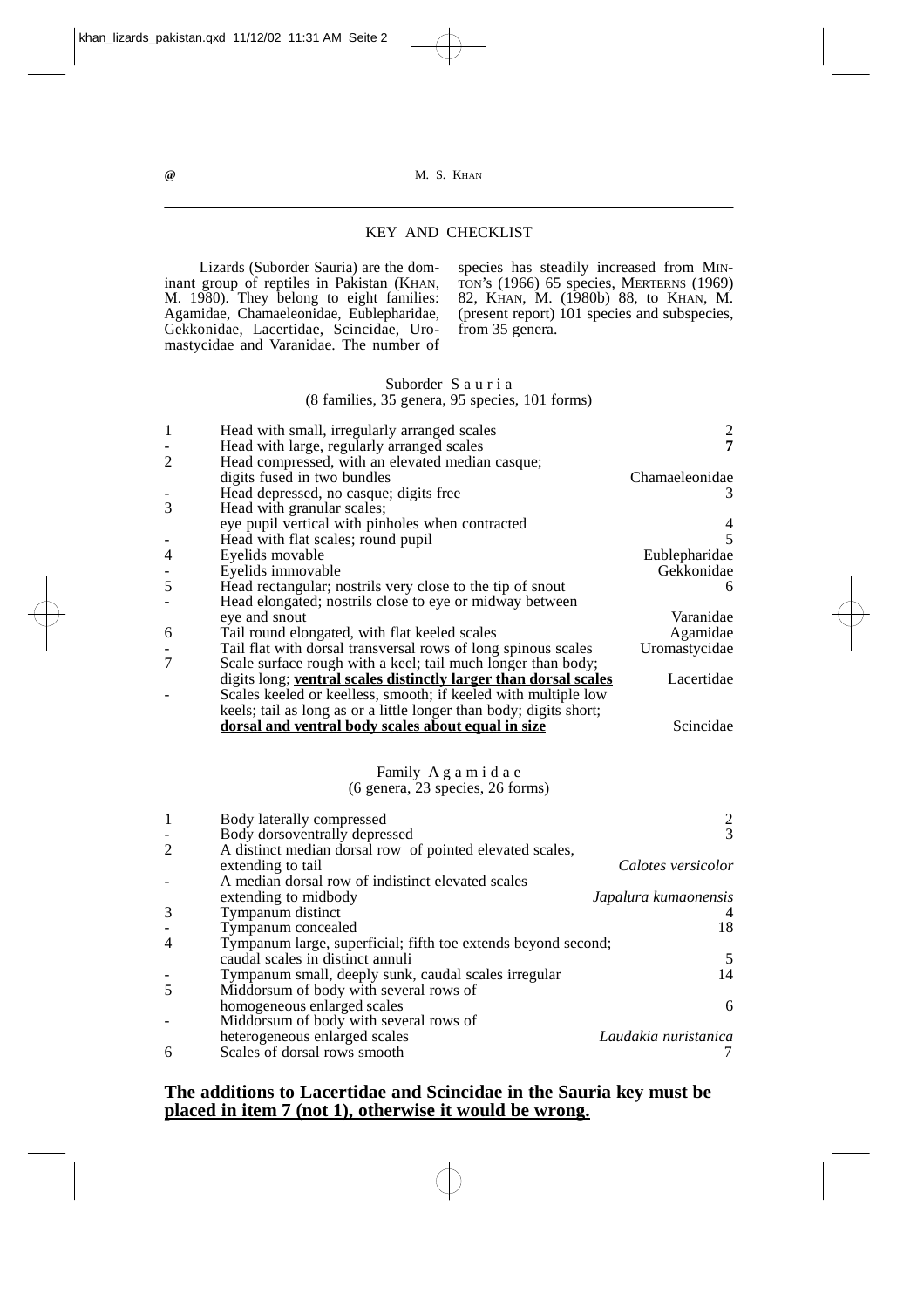|                | Scales of dorsal rows keeled                                   | 8                            |
|----------------|----------------------------------------------------------------|------------------------------|
| 7              | A patch of strongly enlarged scales on flanks;                 |                              |
|                | male with a patch of callous abdominal scales                  | Laudakia badakhshana         |
| $\overline{a}$ | No patch of enlarged scales on flanks;                         |                              |
|                | male without callous abdominal scales                          | Laudakia himalayana          |
| 8              | Caudal scales small, 30 or more round the base of tail         |                              |
|                | Caudal scales large, 30 or less round the tail base            | 10                           |
| 9              | Head with smooth scales; 8 rows of median dorsal               |                              |
|                | large scales                                                   | Laudakia pakistanica         |
| -              | Head with keeled scales; 10 or more rows of median             |                              |
|                | dorsal scales                                                  | 11                           |
| 10             | Large dorsal scales, larger than ventrals; flanks with         |                              |
|                | numerous enlarged scales                                       | Laudakia agrorensis          |
|                | Largest dorsal scales, smaller than ventrals, flanks with      |                              |
|                | few enlarged scales                                            | Laudakia tuberculata         |
| 11             | Caudal segments distinct, with two whorls of scales;           |                              |
|                | tail short, thick, not exceeding 1.5 times the body length     | Laudakia caucasia            |
|                | Tail whorls one or three in a segment, tail long, slender,     |                              |
|                | longer than 1.5 times the body                                 | 12                           |
| 12             | Enlarged dorsal in 12 or more rows; tail segment with three    |                              |
|                | annuli; adult with spiny excrescences round ear opening        | 13                           |
|                | Enlarged dorsals in 10 or fewer rows; tail segments with       |                              |
|                | single whorl; spiny excrescences around ear opening            |                              |
|                | small or absent                                                | Laudakia melanura            |
| 13             | A distinct transverse fold across nape                         | Laudakia nupta               |
|                | No fold across nape                                            | Laudakia fusca               |
| 14             | Dorsal scales subequal in size, disposed in irregular rows     | 15                           |
|                | Larger dorsal scales about twice the size of the smaller       |                              |
|                | scales and are irregular in arrangement                        | 16                           |
| 15             | Tail exceeds body in length; males with callous preanal scales | Trapelus agilis              |
|                | Tail equals or is slightly less than body length;              |                              |
|                | males without callous preanal scales                           | Brachysaura minor            |
| 16             | Enlarged dorsal scales rounded; about 100 scales               |                              |
|                | round the midbody                                              | Trapelus rubrigularis        |
|                | Enlarged dorsal scales pointed;                                |                              |
|                | fewer than 100 scales round the body                           | 17                           |
| 17             | Largest dorsals about twice the size of smallest; dorsum       |                              |
|                | with reddish or orange ocelli, with dark borders               | Trapelus megalonyx           |
|                | Largest dorsal scales more than twice the size of smallest;    |                              |
|                | dorsal ocelli absent or without dark borders                   | Trapelus ruderatus           |
| 18             | Dorsal scales markedly unequal in size                         | 19                           |
|                | Dorsal scales subequal                                         | 20                           |
| 19             | Enlarged dorsal scales broad, nail-like,                       |                              |
|                | with free posterior borders; sides of head                     |                              |
|                | and neck without long spinous scales                           | Phrynocephalus scutellatus   |
|                | Enlarged dorsal scales without posterior                       |                              |
|                | free border; sides of head and neck                            |                              |
|                | with long spinose scales                                       | Phrynocephalus luteoguttatus |
| 20             | No spinose scales on head and neck                             | 21                           |
|                | Spinose scales on head and neck present                        | Phrynocephalus euptilopus    |
| 21             | Nasal scales in contact with each other                        | 22                           |
|                | Nasal scales not in contact with each other                    | Phrynocephalus maculatus     |
| 22             | A single elongated suborbital scale                            | Phrynocephalus clarkorum     |
|                | Two to three suborbital scales                                 | Phrynocephalus ornatus       |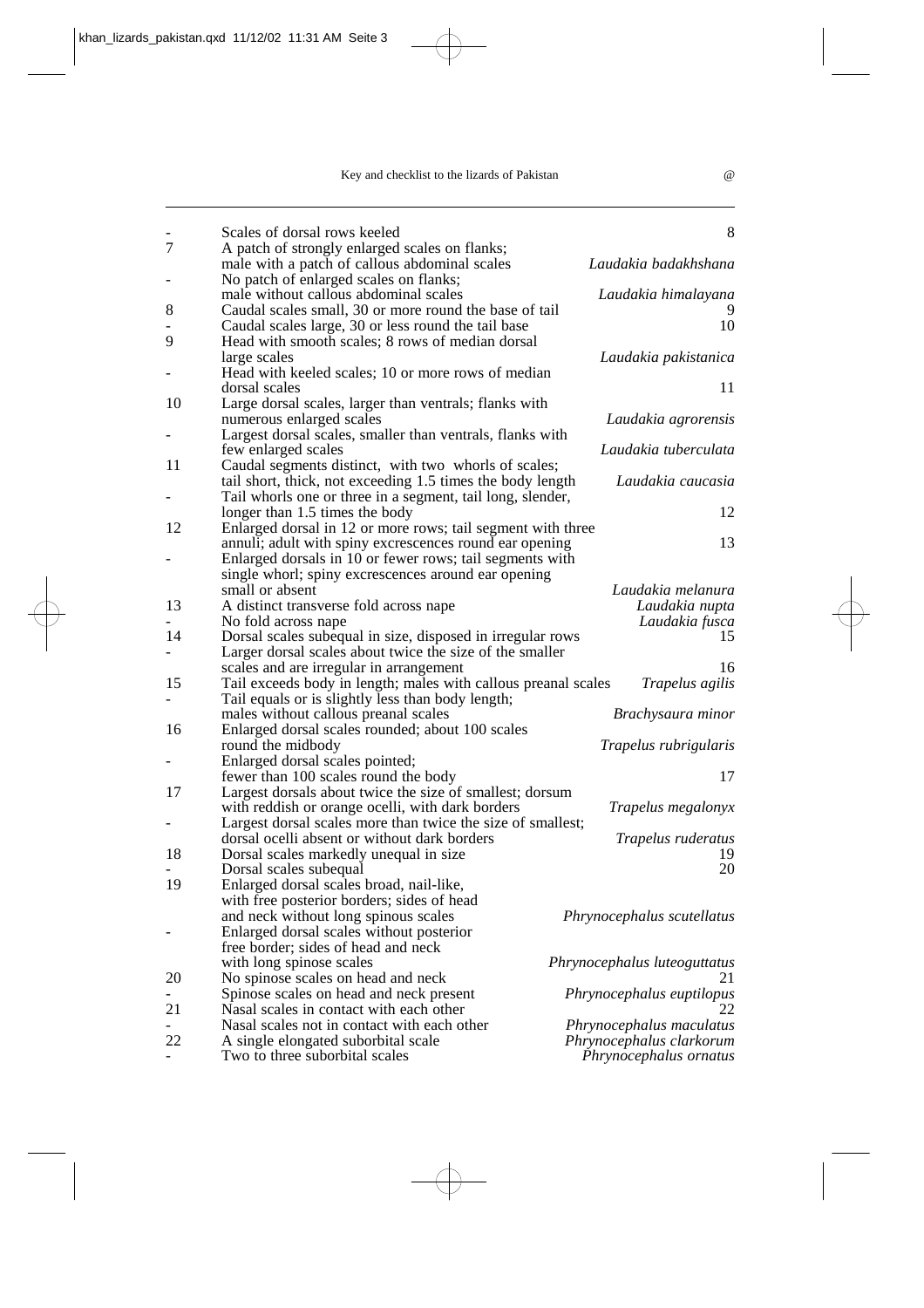#### Genus *Brachysaura* **BLYTH, 1856** (1 species, 1 form)

*Brachysaura minor* (HARDWICKE & GRAY) (Short Tail Ground Agama: *Dum-ktta kirla*) *-* 1827 *Agama minor* HARDWICKE & GRAY, Zool. Jour., London 3: 218.

Type locality: Chittagong, Bangladesh. Distribution: In Pakistan rare and spotty in distribution. Definite records are from Sindh and Punjab, District Jhang. Wide-ranging in the Indo-Gangetic plains; from Bangladesh through the Central and United Provinces of India; westward into the upper and lower Indus Valleys in Pakistan.

#### Genus *Calotes*  CUVIER, 1817 (1 species, 2 forms)

*Calotes versicolor versicolor* (DAU-DIN) (Common Tree Lizard: *Girgit*) - 1802 *Agama versicolor* DAUDIN, Hist. Nat. Rept., Paris 3: 395.

Type locality: Pondicherry, India.

Distribution: Widely distributed in Pakistan especially in forested areas in the Indus Valley. In deserticole habitat confined to the oases and vegetation growing along the water courses. In South-east Asia from Sumatra to southern China, throughout India, Sri Lanka, into Iran and southern Afghanistan.

*Calotes versicolor farooqi* AUFFEN-BERG & REHMAN - 1995 *Calotes versicolor farooqi* AUFFENBERG & REHMAN, Asiat. Herpetol. Res., Berkeley 6: 27.

> Type locality: Alpine Punjab, Pakistan. Distribution: Alpine Punjab, Pakistan.

#### Genus *Japalura*  GRAY, 1853 (1 species, 1 form)

*Japalura kumaonensis* (ANNANDALE) (Kumaon Agama: *Kumaon kirail*) - 1907 *Acanthosaura kumaonensis* ANNANDALE, Rec. Ind. Mus., Calcutta 1: 152.

Type locality: Naini Tal, western Himalayas, India.

Distribution: In the forests of hilly

tracts of north-eastern NWFP (North Western Frontier Province), Pakistan. Wide ranging in western Himalayas, India.

#### Genus *Laudakia*  GRAY, 1845 (10 species, 12 forms)

*Laudakia agrorensis* (STOLICZKA) (Agrore Valley Agama: *Agror wadi kirla*) - 1872 *Stellio agrorensis* STOLICZKA, Proc. Asiatic Soc. Bengal, Calcutta 1872 (July): 128.

Type locality: Sussel Pass, Agrore Valley, Hazara District, NWFP, Pakistan.

Distribution: In Pakistan widely distributed in Ooghi Valley, around Manshera and Abbottabad, extending down into the Jhelum Valley, and northward into Chitral. Widely distributed in the sub-Himalayas in northern India.

*Laudakia badakhshana* (ANDERSON & LEVITON) (Badkhshan Rock Agama: *Badkhshan kirla*) - 1969 *Agama badakhshana* ANDERSON & LEVITON, Proc. Calif. Acad. Sci., San Francisco (4th Ser.) 37 (2): 33.

Type locality: Mazar-i-Sharif, northern Afghanistan.

Distribution: Recorded from Sost and Gulmit, near Khunjrab Pass, in north-western Pakistan and northern Afghanistan.

*Laudakia caucasia* (EICHWALD) (Caucasian Rock Agama: *Kohkaf ka kirla*) - 1831 *Stellio caucasia* EICHWALD, Zool. Spec., Vilna 3: 20.

Type locality: Tiflis and Baku, Caucasus.

Distribution: In Pakistan known from Waziristan and northern Balochistan, between 1800 and 3000 m. Recorded from Caucasus extending eastward to Balochistan.

*Laudakia fusca* (BLANFORD) (Yellowhead Rock Agama: *Pela kirla*) - 1876 *Stellio nuptus* var. *fuscus* BLANFORD, Zool. East. Pers. Bound. Commis. 1870-1872., London  $2: 319.$ 

Type locality: Kalagan and Jalk, Balochistan, Iran.

Distribution: In Pakistan from Balochistan and south-western Sindh up to an elevation of 1.800 m. The author has seen it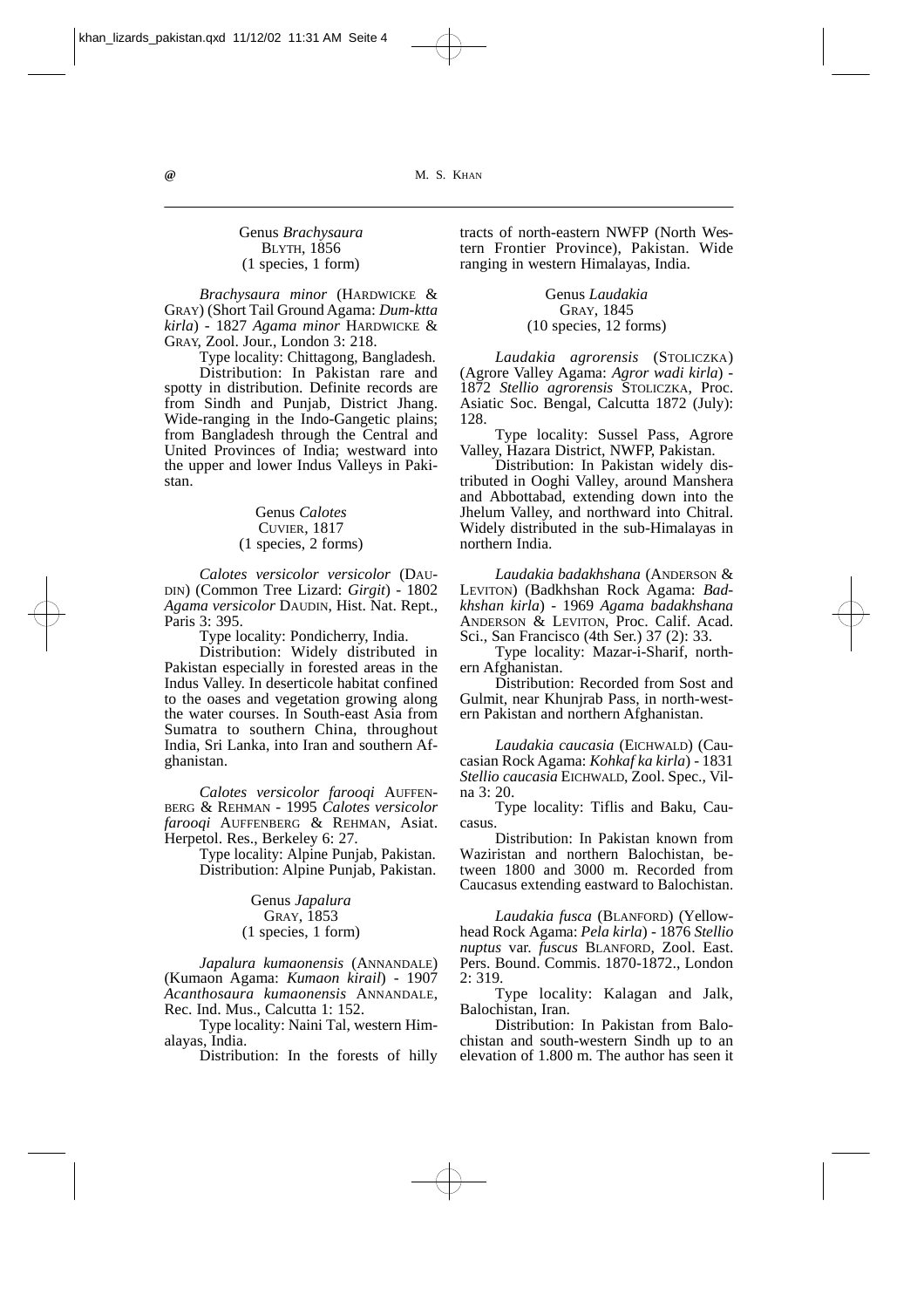in the Kalabag area in northwestern Punjab, Pakistan. Widely distributed in southern Iran.

*Laudakia himalayana* (STEINDACH-NER) (Himalayan Agama: *Himalayaie kirla*) - 1869 *Stellio himalayanus* STEINDACHNER, Reise Novara, Rept., Vienna 1867: 22.

Type locality: Lei (Leh) and Kargil, Ladakh Province, Kashmir.

Distribution: Recorded from remote areas of northern Pakistan, between 3.000 and 3.200 m of elevation, from Gilgit and Chitral. Western Himalayas to Tajikistan.

*Laudakia melanura* BLYTH (Black Rock Agama: *Siaah kirla*) - 1854 *Laudakia melanura* BLYTH, J. Asiat. Soc. Bengal, Calcutta 23:738.

Type locality: Salt Range, Punjab, Pakistan.

Distribution: In Pakistan known from the Salt Range, Punjab, western hilly tracts of Sindh and Balochistan. Also collected from moderate elevations in eastern Iranian Balochistan.

*Laudakia nupta* (DE FILIPPI) (Spinyhead Rock Agama: *Khaar-sar kirla*) - 1843 *Agama nupta* DE FILIPPI, Giorn. Ist. Lombardo Sci. Lett. Art. Bibl. ital., Milano 6: 407.

Type locality: Persepolis, Iran.

Distribution: In Pakistan from Balochistan to south-western Sindh extending on to Waziristan in NWFP, and the Kalabag area in north-western Punjab, along the western bank of the Indus. Eastern Iraq, Iran, and Afghanistan.

*Laudakia nuristanica* ANDERSON & LEVITON (Nuristan Agama: *Nuristan kirla*) - 1969 *Agama nuristanica* ANDERSON & LEVITON, Proc. California Acad. Sci., San Francisco (4th Ser.) 37: 39.

Type locality: Kamdesh, eastern Afghanistan.

Distribution: Recorded from Ziarat, NWFP, Pakistan, at 500-600 m of elevation, and eastern Afghanistan.

*Laudakia pakistanica pakistanica* (BAIG) (North Pakistan Agama: *Pakistan kirla*) - 1989 *Agama pakistanica* BAIG, Bull. Kitakyushu Mus. Nat. Hist., Kitakyushu 9: 117-122.

Type locality: Ganglotgah, Gilgit, northern Pakistan.

Distribution: Widely distributed around Gilgit to Manshera, northeastern Pakistan, along the River Indus.

*Laudakia pakistanica auffenbergi* BAIG & BÖHME - 1996 *Laudakia pakistanica auffenbergi* BAIG & BÖHME, Russian J. Herpetol., Moscow 3: 1-10.

Type locality: Besham, District Swat, NWFP, Pakistan, elevation 700 m.

Distribution: Known from its type locality only.

*Laudakia pakistanica khani* BAIG & BÖHME 1996 - *Laudakia pakistanica khani* BAIG & BÖHME, Russian J. Herpetol., Moscow 3: 1-10.

Type locality: Hadar, Chilas, NWFP, Pakistan.

Distribution: Known from its type locality only.

*Laudakia tuberculata* (HARDWICKE & GRAY) (Blue Rock Agama: *Neela kirla*) - 1827 *Agama tuberculata* HARDWICKE & GRAY, Zool. J., London 3: 218.

Type locality: Bengal.

Distribution: In northern Pakistan at elevations of 1.500-2.500 m; eastern Afghanistan, and Kashmir up to Nepal.

#### Genus *Phrynocephalus*  KAUP, 1825 (6 species, 6 forms)

*Phrynocephalus clarkorum* S. ANDER-SON & LEVITON (Afghan Toad Agama: *Afghani gauk–sar*) - 1967 *Phrynocephalus clarkorum* ANDERSON & LEVITON, Proc. Calif. Acad. Sci., San Francisco (4) 35: 228.

Type locality: 20 miles South of Kandahar, Afghanistan.

Distribution: In Pakistan in western Balochistan; southern Afghanistan.

*Phrynocephalus euptilopus* ALCOCK & FINN (Spotted Toad Agama: *Chittr gauksar*) - 1896 *Phrynocephalus euptilopus* AL-COCK & FINN, J. Asiat. Soc. Bengal, Calcutta 65: 556.

Type locality: Darband, 900 m, northern Balochistan.

Distribution: In Pakistan from Dar-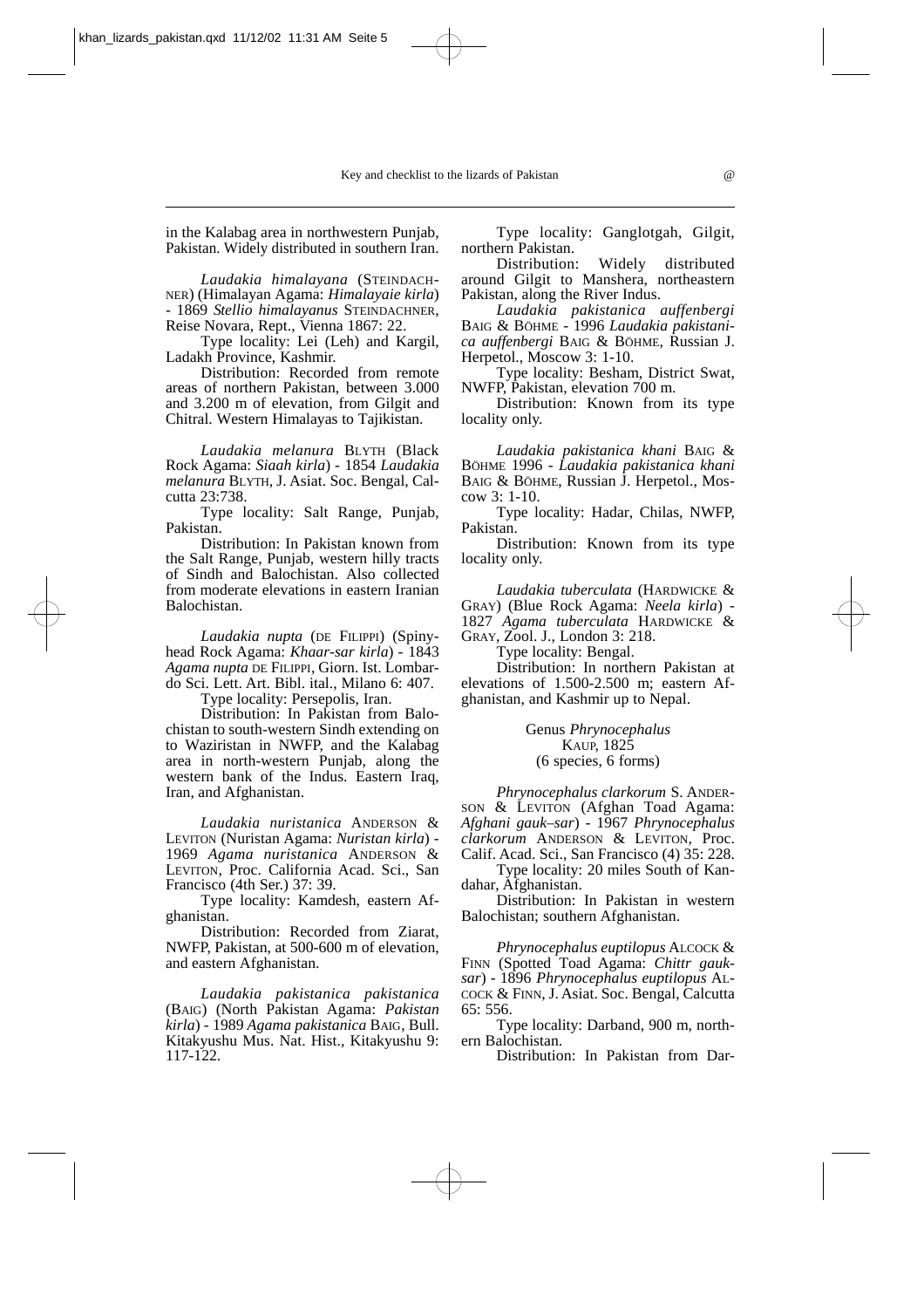band, western Balochistan, along the Afghanistan border, at an elevation of 900 m.

*Phrynocephalus luteoguttatus* BOU-LENGER (Yellow-speckled Toad Agama: *Peela goak-sar*) - 1887 *Phrynocephalus luteoguttatus* BOULENGER, Cat. Liz. Brit. Mus., London 3: 497.

Type locality: Between Nushki and Helmand, along the Afghanistan-Pakistan border.

Distribution: In Pakistan from western Balochistan around Nushki, southward to Las Bela, southern Afghanistan and western Iran.

*Phrynocephalus maculatus* J. ANDER-SON (Whip-tail Toad Agama: *Lambi-dum gauk-sar*) - 1872 *Phrynocephalus maculatus* J. ANDERSON, Proc. zool. Soc., London 1872: 389.

Type locality: Awada, Shiraz, Iran.

Distribution: Western Balochistan, Pakistan, Afghanistan, Iran, Iraq, south as far as Arabia.

*Phrynocephalus ornatus* BOULENGER (Striped Toad Agama: *Daharidar gauk-sar*) - 1887 *Phrynocephalus ornatus* BOULEN-GER, Cat. Liz. Brit. Mus., London 3: 496.

Type locality: Between Nushki and Helmand, at the Balochistan and Afghanistan border.

Distribution: In Pakistan from the Chagai Desert to Las Bela; north-western Afghanistan to south-eastern Iran.

*Phrynocephalus scutellatus* OLIVIER (Banded Toad Agama: *Pattay-dar gauk-sar*) - 1807 *Phrynocephalus scutellatus* OLIVIER, Voy. Emp. Otthoman, Paris 3: 110.

Type locality: Ispahan, Iran.

Distribution: From the Balochistan desert in Pakistan, to desert basins of Iran, Afghanistan.

#### Genus *Trapelus*  CUVIER, 1816 (4 species, 4 forms)

*Trapelus agilis pakistanensis* RASTE-GAR-POUYANI - 1999 *Trapelus agilis pakistanensis* RASTEGAR-POUYANI, Asiatic Herpetol. Res., Berkeley 8: 90-101.

Type locality: Kirthar Range, southeastern Balochistan, Pakistan.

Distribution: Known from southern Punjab, Sindh and southern Balochistan.

*Trapelus megalonyx* GÜNTHER (Ocellate Ground Agama: *Patta korrh-kirla*) - 1864 *Trapelus megalonyx* GÜNTHER, Rept. Brit. Ind., London 159.

Type locality: Afghanistan.

Distribution: Balochistan, Sindh and Cholistan Desert in Punjab, Pakistan, collected up to an elevation of 1.800 m. From southern Afghanistan to Iran.

*Trapelus rubrigularis* BLANFORD (Red-throat Ground Agama: *Surakh-gani korrh-kirla*) - 1876 *Trapelus rubrigularis* BLANFORD, Proc. Asiatic Soc. Bengal, Calcutta 1875: 233.

Type locality: Kirthar Range, western Sindh, Pakistan.

Distribution: Recorded from lower Sindh and coastal Balochistan, Pakistan.

*Trapelus ruderatus baluchianus* (SMITH) (Spotted Ground Agama: *Chittra korrh-kirla*) - 1935 *Agama ruderata baluchiana* SMITH, Faun. Brit. Ind., London 2: 223.

Type locality: Quetta District, Balochistan, Pakistan.

Distribution: In Pakistan known from Quetta and Sibi Districts in Balochistan.

Family C h a m a e l e o n i d a e (1 genus, 1 species, 1 form)

Genus *Chamaeleo* LAURENTI, 1768 (1 species, 1 form) *maeleo zeylanicus* LAURENTI Syn. Rept., Vienna: 46.

Type locality: By inference, Sri Lanka.

*Chamaeleo zeylanicus* LAURENTI (Casque Lizard: *Taj-sar girgit) -* 1768 *Cha-*

Distribution: Extends into southeastern Sindh in Pakistan, where it is rare and local. DANIEL's (1983) statement about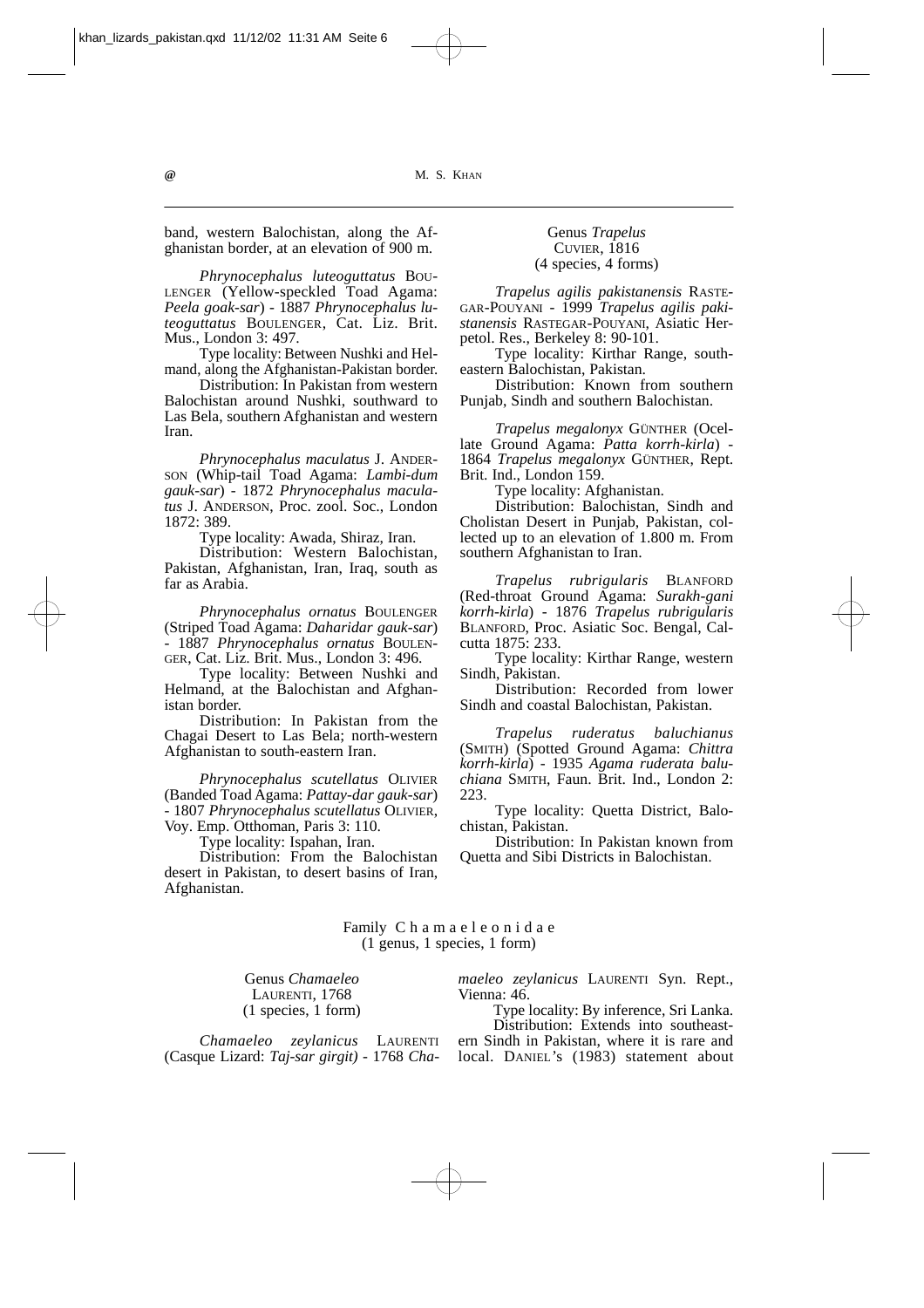(1 genus, 1 species, 1 form)

Family E u b l e p h a r i d a e extension of this species up to Peshawar is highly exaggerated. Found in the wooded

> Genus *Eublepharis*  GRAY, 1827 (1 species, 1 form)

*Eublepharis macularius* (BLYTH) (Fattail Gecko: *Khin-khin*, *Korrh kirly*) - 1854 *Cyrtodactylus macularius* BLYTH, J. Asiatic Soc. Bengal, Calcutta 23: 737-38.

parts of peninsular India and Sri Lanka.

Type locality: Salt Range, Punjab,

Pakistan. Distribution: In Pakistan it has been recorded from Azad Kashmir, NWFP, northern Punjab, Balochistan and lower Sindh. Its range extends from Rajputana and Khandesh District of India.

Family G e k k o n i d a e (13 genera, 37 species, 39 forms)

| 1              | Digits dilated                                             | 2                           |
|----------------|------------------------------------------------------------|-----------------------------|
|                | Digits not dilated                                         | 10                          |
| $\overline{2}$ | Dilated part of the digit confined to the                  |                             |
|                | terminal phalanx                                           | Ptyodactylus homolepis      |
|                | Dilated part of the digit extends along the whole digit    | 3                           |
| 3              | Tail swollen, covered with large flat imbricate scales;    |                             |
|                | subdigital lamellae undivided                              | Teratolepis fasciata        |
|                | Subdigital lamellae divided                                |                             |
| 4              | Dorsum with keeled enlarged tubercles,                     |                             |
|                | arranged in regular rows                                   | 5                           |
|                | Dorsum with hemispherical keelless tubercles               |                             |
|                | irregularly arranged or absent                             | 8                           |
| 5              | Dorsal pattern of clearly defined broad dark saddles       | Hemidactylus triedrus       |
|                | Dorsal pattern of small spots, or uniformly coloured       | 6                           |
| 6              | Six to 10 lamellae under 4th toe,                          |                             |
|                | males with preanal and femoral pores                       | Hemidactylus brooki         |
|                | Nine to 15 lamellae under 4th toe;                         |                             |
|                | males with preanal pores only                              |                             |
| 7              | Eleven to 15 lamellae under 4th toe; 6 to 9 preanal pores  | Hemidactylus persicus       |
|                | Nine to 12 lamellae under 4th toe; 4 to 6 preanal pores    | Hemidactylus turcicus       |
| 8              | Inner toe less than half the length of second toe;         |                             |
|                | a continuous series of 23 to 33 preano-femoral pores       | Hemidactylus frenatus       |
|                | Inner toe more than half the length of second toe;         |                             |
|                | preanal and femoral pores separated by at least six scales | 9                           |
| 9              | Dorsum with tubercles; 20 or more femoral pores;           |                             |
|                | 12 or fewer lamellae under 4th toe                         | Hemidactylus leschenaultii  |
|                | No dorsal tubercles; femoral pores 15 or less;             |                             |
|                | 12 to 15 lamellae under 4th toe                            | Hemidactylus flaviviridis   |
| 10             | Digits straight                                            | 11                          |
|                | Digits angularly bent between last and penultimate phalanx | 16                          |
| 11             | Toes fringed on sides with pointed flexible long scales    | 12                          |
|                | Toes not fringed so                                        | <b>Bunopus tuberculatus</b> |
| 12             | Several series of large, thin scales on tail dorsum;       |                             |
|                | habitus robust                                             | 13                          |
|                | Tail dorsum with small scales; habitus slender             | 14                          |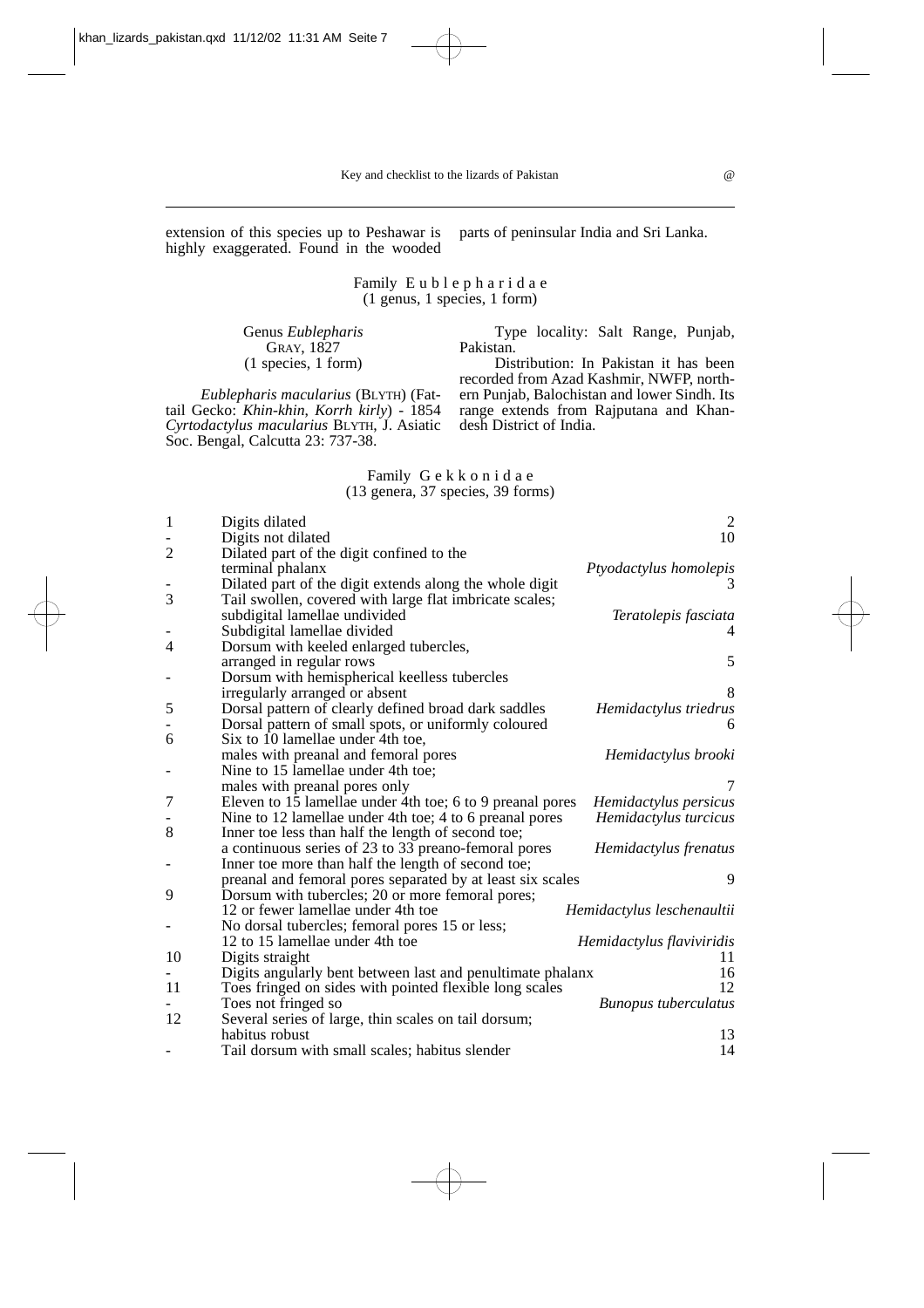| 13 | Body with large cycloid scales, 30 to 35 round midbody                       | Teratoscincus scincus          |
|----|------------------------------------------------------------------------------|--------------------------------|
|    | Body scales small, 100 or more round midbody                                 | Teratoscincus microlepis       |
| 14 | Unregenerated tail shorter than body;                                        |                                |
|    | in male fewer than five preanal pores                                        | Crossobamon orientalis         |
|    | Tail longer than body; preanal pores six or more                             | 15                             |
| 15 | Dorsum with numerous tubercles;                                              |                                |
|    | dorsal pattern of transverse bands                                           | Crossobamon lumsdenii          |
|    | Few or no dorsal tubercles;                                                  |                                |
|    | dorsal pattern of longitudinal stripes                                       | Crossobamon maynardi           |
| 16 | Body and tail depressed; tail longer than body                               | 19                             |
|    | Body and tail cylindrical, equal or subequal in length                       | 17                             |
| 17 | Three nasal scales; dorsal pattern of transverse bands                       |                                |
|    | which are much narrower than interspaces, tending to                         |                                |
|    | break in spots on sides                                                      | Cyrtodactylus mintoni          |
|    | Two nasal scales; dorsal pattern of transverse bands,                        |                                |
|    | band as broad or broader than interspaces                                    | 18                             |
| 18 | Dorsal bands broader than interspaces;                                       |                                |
|    | mid-ventrals 85 to 162                                                       | Cyrtodactylus dattanensis      |
|    | Dorsal bands breaking into a reticulum;                                      |                                |
|    | mid-ventrals 194 to 205                                                      | Cyrtodactylus battalensis      |
| 19 | Tail with even taper; limbs small,                                           |                                |
|    | heel not reaching axilla                                                     | 22                             |
|    | Tail tapering abruptly; limbs long and slender;                              |                                |
|    | heels reaching axilla or beyond                                              | 20                             |
| 20 | Nasal scales strongly projecting                                             |                                |
|    | vertically carrying naris at higher level                                    | Rhinogecko misonnei            |
|    | Nasal scales not as above                                                    | 21                             |
| 21 | A row of enlarged scales under the thigh;                                    |                                |
|    | tail longer than snout-vent length                                           | Agamura femoralis              |
|    | No enlarged scales under thighs; tail                                        |                                |
|    | shorter than snout-vent length                                               | Agamura persica                |
| 22 | Body non tuberculated                                                        | 23.                            |
|    | Body tuberculated                                                            | 24                             |
| 23 | Internasals not differentiated from surrounding scales;                      |                                |
|    | four scales border naris                                                     | <i>Tropiocolotes depressus</i> |
|    | Internasals well differentiated, followed by a second                        |                                |
|    | pair of large scales; 5 scales border naris                                  |                                |
|    |                                                                              | Tropiocolotes persicus         |
| 24 | Trihedral tubercles on body and tail;                                        | 25                             |
|    | body moderately depressed                                                    | 31                             |
|    | Trihedral tubercles on tail only; body much depressed                        |                                |
| 25 | Interspaces between tubercles much smaller                                   |                                |
|    | than size of the tubercles                                                   | 26                             |
|    | Interspaces as large or larger than size of the tubercles                    | 27                             |
| 26 | Interorbital scales more than 14; dorsal tubercles                           |                                |
|    | often in contact with each other; mid-ventrals                               |                                |
|    | more than 120; snout-vent length less than 48 mm Cyrtopodion montiumsalsorum |                                |
|    | Interorbital scales less than 14; dorsal tubercles                           |                                |
|    | always separated by 1 to 3 granular imbricate scales;                        |                                |
|    | midventral scales less than 120; snout-vent length                           |                                |
|    | more than 50 mm                                                              | Cyrtopodion kohsulaimanai      |
| 27 | Two whorls of subcaudals to a caudal segment                                 | 28                             |
|    | Three whorls of subcaudals to a caudal segment                               | Cyrtopodion agamuroides        |
| 28 | Subcaudals small, as broad as long, in two rows                              | Cyrtopodion kachhense          |
|    | Subcaudals broader than long, in a single row                                | 29.                            |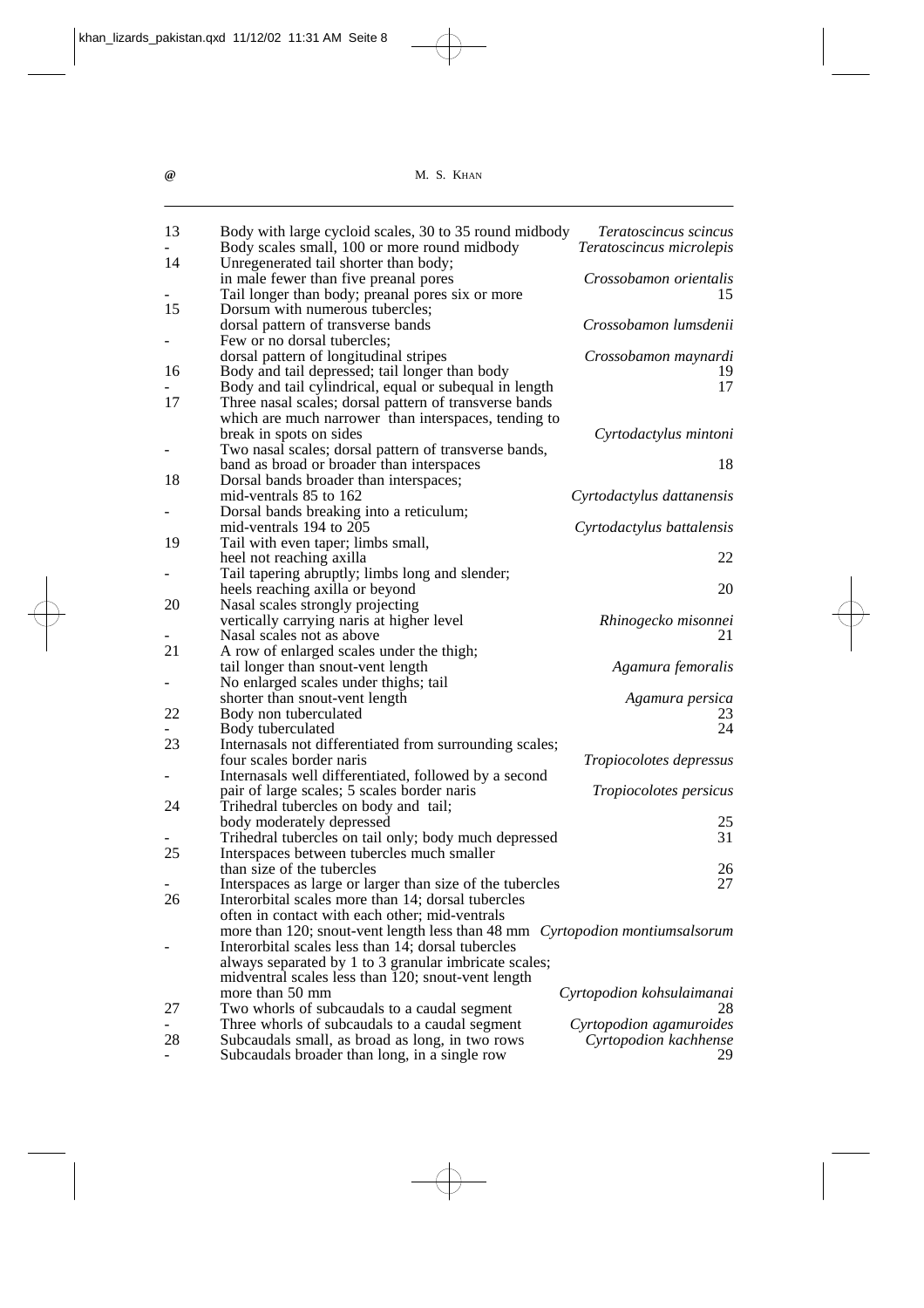| 29 | Scales across mid-abdomen less than 25        | Cyrtopodion scabrum        |
|----|-----------------------------------------------|----------------------------|
|    | Scales across mid-abdomen more than 25        | 30                         |
| 30 | 25-33 scales across mid-abdomen               | Cyrtopodion potoharensis   |
|    | 30-40 scales around mid-abdomen               | Cyrtopodion watsoni        |
| 31 | Caudal tubercles trihedral, arising from      |                            |
|    | last annulus of caudal segment                | 32                         |
|    | Caudal tubercles non-trihedral, arising from  |                            |
|    | center of caudal segment                      | 35                         |
| 32 | Only preanal pores present in males           | 33                         |
|    | Preanal and femoral pores present in males    | 34                         |
| 33 | Flat dorsal tubercles keeled                  | Tenuidactylus indusoani    |
|    | Dorsal tubercles feebly keeled or keelless    | Tenuidactylus fortmunroi   |
| 34 | 16-18 scales across mid-abdomen;              |                            |
|    | 92-106 midventral scales                      | Tenuidactylus rhodocaudus  |
|    | 21-25 scales across mid-abdomen;              |                            |
|    | 102-132 midventral scales                     | Tenuidactylus rohtasfortai |
| 35 | Dorsal tubercles round with raised center     | Mesodactylus walli         |
|    | Dorsal tubercles flat, with or without a keel | 36                         |
| 36 | Number of mid-ventrals 158-171                | Mesodactylus baturensis    |
|    | Number of mid-ventrals 109                    | Mesodactylus boehmei       |

Genus *Agamura*  BLANFORD, 1874 (2 species, 2 forms)

*Agamura femoralis* SMITH (Pointedtail Spider Gecko: *Nook-dum makra-chapkali*) - 1933 *Agamura femoralis* SMITH, Rec. Indian Mus., Calcutta 35: 17.

Type locality: Kharan, Balochistan.

Distribution: It has been reported from Kharan and Chagai Deserts, close to the rocky outcrops.

*Agamura persica* (A. DÚMERIL) (Persian Spider Gecko: *Irani makra-chapkali*) - 1856 *Gymnodactylus persicus* A. DÚMERIL, Arch. Mus. Hist. Nat., Paris 8: 481.

Type locality: Iran (Persia).

Distribution: From Karachi northward to the Waziristan Hills, between 25 and 100 m of elevation, and Iran.

> Genus *Bunopus* BLANFORD, 1874 (1 species, 1 form)

*Bunopus tuberculatus* BLANFORD (Tuberculated Desert Gecko: *Khurdari reg chapkali*) - 1874 *Bunopus tuberculatus* BLANFORD, Ann. Mag. Nat. Hist., London (4) 13: 454.

Type locality: Persian Balochistan.

Distribution: Common in Balochistan, to southern Sindh, Las Bela, and around Hyderabad, below 2000 m. It ranges from Syria, Iraq, eastern Arabia, southern Iran, southern Afghanistan.

> Genus *Crossobamon* BOETTGER, 1888 (3 species, 3 forms)

*Crossobamon lumsdenii* (BOULENGER) (Smooth-bellied Sand Gecko: *Naram kanghi-ungusht*) - 1887 *Stenodactylus lumsdenii* BOULENGER, Cat. Liz. Brit. Mus., London 3: 479.

Type locality: Between Nushki and Helmand, northern Balochistan, Pakistan.

Distribution: Recorded in Pakistan between Nushki and Helmand in northern Balochistan.

*Crossobamon maynardi* (SMITH) (Striped Sand Gecko: *Dharidar kanghiungusht*) - 1933 *Stenodactylus maynardi* SMITH, Rec. Ind. Mus., Calcutta 35: 18.

Type locality: Balochistan, near the Afghanistan border.

Distribution: The Striped Sand Gecko has been collected from north-western Balochistan.

*Crossobamon orientalis* (BLANFORD) (Yellow Tailed Sand Gecko: *Pelee-dum*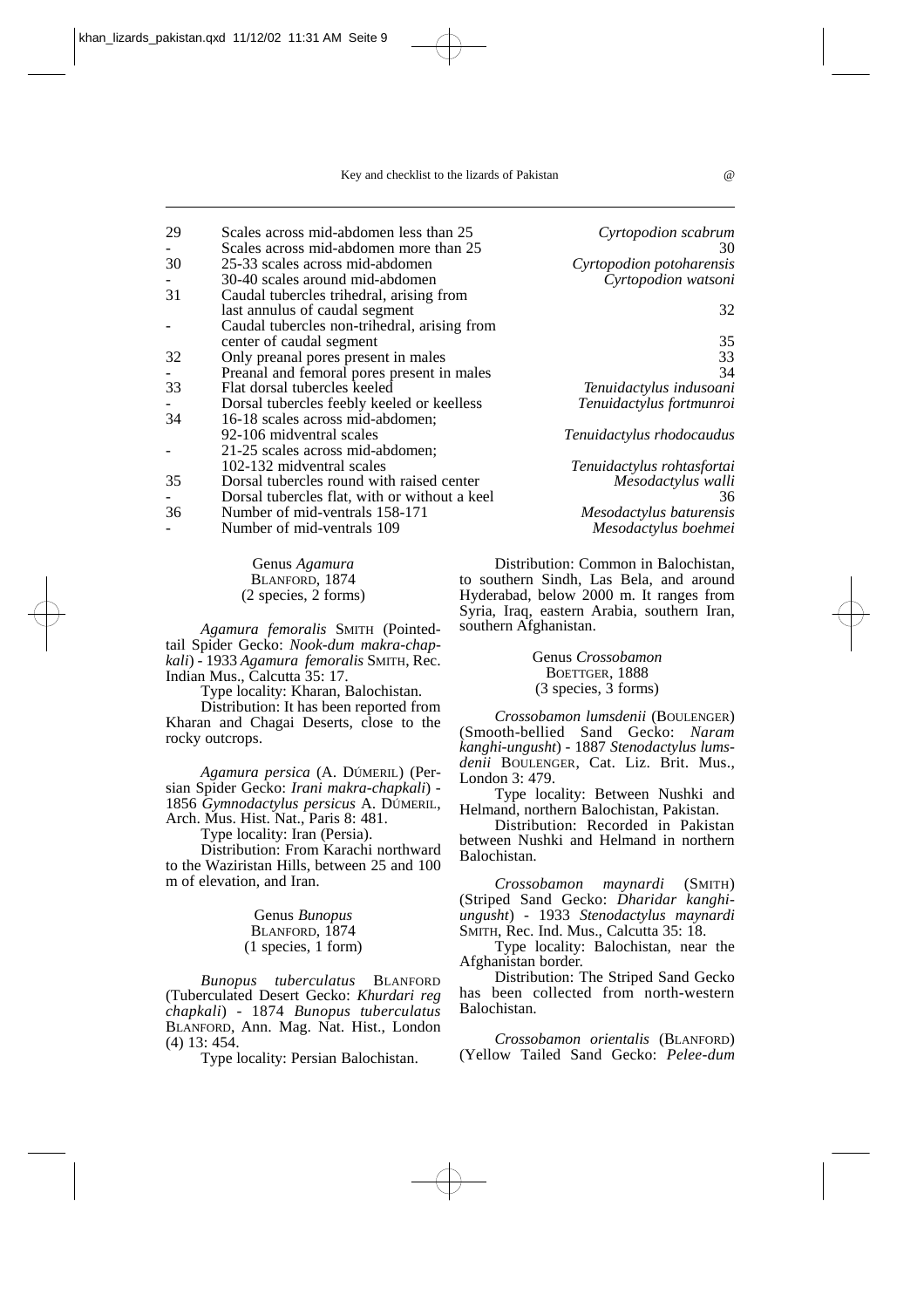*kanghi-ungusht*) - 1876 *Stenodactylus orientalis* BLANFORD, J. Asiatic Soc. Bengal, Calcutta (2) 45: 21.

Type locality: Rohri and Shikarpur Districts, upper Sindh, Pakistan.

Distribution: Widely distributed throughout the Thar, Cholistan, and Thal Deserts; moreover, it has been recorded from Sindh Delta and Las Bela, southern Balochistan southeastern Iran and Afghanistan.

> Genus *Cyrtodactylus*  GRAY, 1827 (3 species, 3 forms)

*Cyrtodactylus battalensis* KHAN (Reticulate Plump-bodied Gecko: *Jal-dar goaljasm*) - 1993 *Cyrtodactylus battalensis* KHAN, Pakistan J. Zool., Lahore 25 (1): 67- 73.

Type locality: Batgram, Manshera, NWFP, Pakistan.

Distribution: Known only from its type locality, Batgram, District Manshera, NWFP, Pakistan.

*Cyrtodactylus dattanensis* (KHAN) (Plump Banded Gecko: *Datta goal-jasm) -* 1980 *Gymnodactylus dattanensis* KHAN, Pakistan J. Zool., Lahore 12 (1): 11-16.

Type locality: Datta, Manshera, NWFP, Pakistan.

Distribution: Widely distributed in alpine Punjab and eastern north-western Frontier Province, Pakistan.

*Cyrtodactylus mintoni* (GOLUBEV & SZCZERBAK) (Plump Swati Gecko: *Swati goal-jasm*) - 1981 *Gymnodactylus mintoni* GOLUBEV & SZCZERBAK, Vestn. Zool., Kiev1981 (3): 40-50.

Type locality: Udigram, Swat, NWFP, Pakistan.

Distribution: This gecko is known only from the type specimen.

> Genus *Cyrtopodion* FITZINGER, 1843 (7 species, 8 forms)

*Cyrtopodion agamuroides* (NOKOL-SKY) (Makran Spider Gecko: *Makrani makra chapkali*) - 1900 *Gymnodactylus agamuroides* NOKOLSKY, Ann. Mus. Zool., St. Petersburg 4: 384.

Type locality: Pensarch (Pendzhsara), eastern Kirman, Iran.

Distribution: Makran coast and Las Bela, Kirman, Sistan, and Baluchistan Province of Iran.

*Cyrtopodion kachhense kachhense* (STOLICZKA) (Kachh Spotted Ground-Gecko: *Kachh chapkali*) - 1872 *Gymnodactylus kachhense* STOLICZKA, Proc. Asiatic Soc. Bengal, Calcutta (1): 79.

Type locality*:* Kutch, southwestern Sindh, Pakistan.

Distribution: The Spotted Ground Gecko has been collected from most of Kutch, coastal Sindh, and Las Bela, Pakistan.

*Cyrtopodion kachhense ingoldbyi* KHAN (Western Rock Gecko: *Chattani chapkali*) - 1923 *Gymnodactylus ingoldbyi* PROC-TOR, J. Bombay Nat. Hist. Soc. 29: 121. 1997 *Cyrtopodion kachhense ingoldbyi* KHAN, Russian J. Herpetol., Moscow 4: 83-88.

Type locality: Ladha, Dera Ismael Khan, southern NWFP, Pakistan.

Distribution: Widely distributed in the hills along Khar-Rakhni-Quetta road, about 10 km west of Fort Munro.

*Cyrtopodion kohsulaimanai* (KHAN) (Sulaiman Range Gecko: *Koh-Sulaimani chapkali*) - 1991 *Tenuidactylus kohsulaimanai* KHAN, J. Herpetol., St. Louis 25: 199-204.

Type locality: Sakhisarwar village, Dera Ghazi Khan District, north-western Punjab, Pakistan.

Distribution: This gecko is known from two localities, Sakhisarwar and Rakhni Gorge, along Dera Ghazi Khan-Fort Munro road, in District Dera Ghazi Khan, northwestern Punjab, Pakistan.

*Cyrtopodion montiumsalsorum* (AN-NANDALE) (Salt Range Ground-Gecko: *Kohnamak chapkali*) - 1913 *Gymnodactylus montiumsalsorum* ANNANDALE, Rec. Indian Mus., Calcutta 9: 309-326.

Type locality: Salt Range, Punjab, Pakistan.

Distribution: Salt Range, Punjab, Pakistan.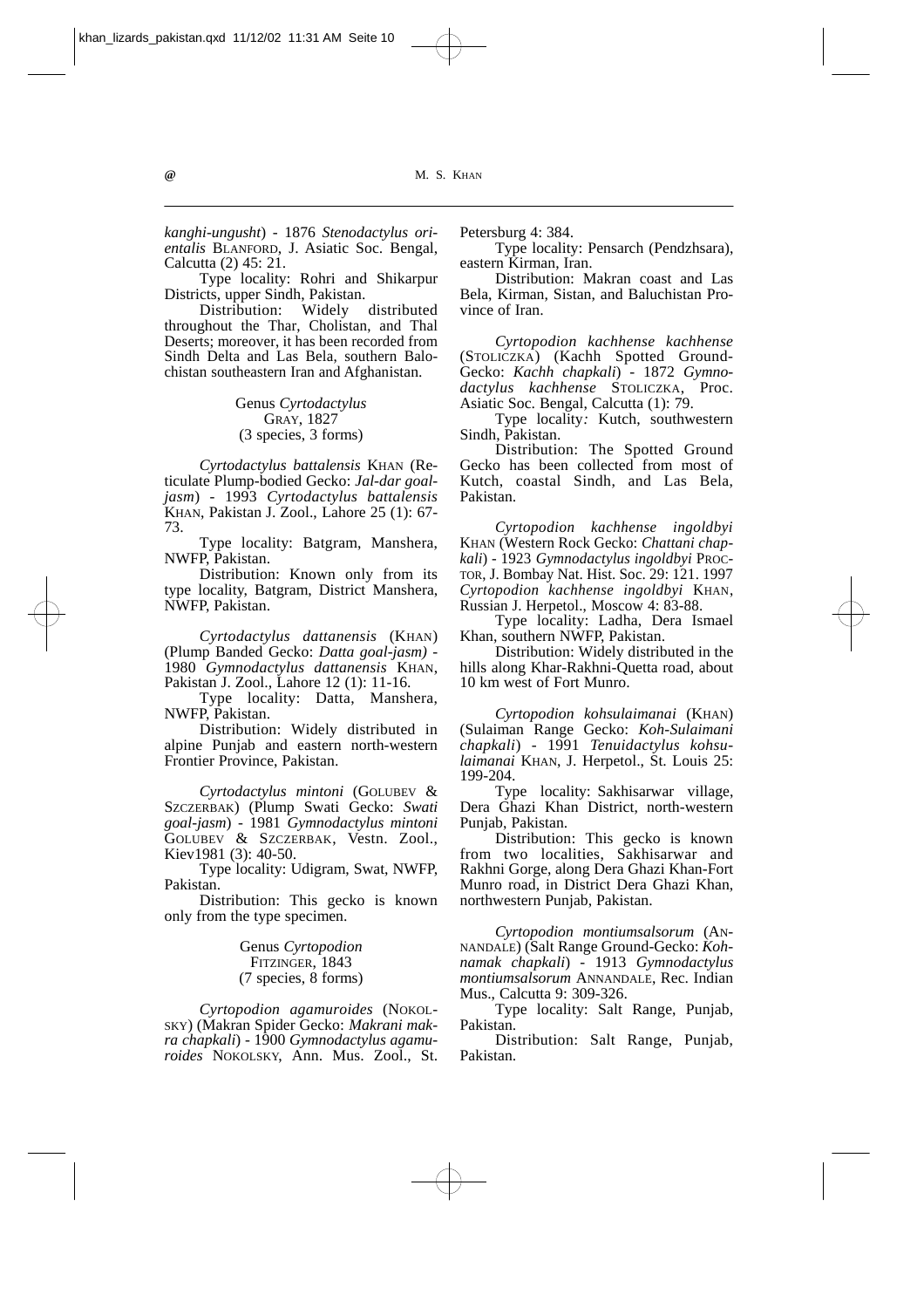*Cyrtopodion potoharensis* KHAN (Potohar Gecko: *Potohari chapkali*) - 2001 *Cyrtopodion potoharensis* KHAN, Pakistan J. Zool., Lahore 33 (1): 15-16.

Type locality: Nazampur, District Attock, northern Punjab, Pakistan.

Distribution: The Potwar Gecko was collected from different localities in central Potwar Plateau, Salt Range, Punjab.

*Cyrtopodion scabrum* (HEYDEN) (Common Tuberculate Ground-Gecko: *Toorani chapkali*) - 1827 *Stenodactylus scaber* HEYDEN in RÜPPELL, Atlas North Afr. Rept., Frankfurt a. M.: 15.

Type locality: Arabia*.*

Distribution: In Pakistan, it has been reported from the upper and lower Indus Valleys, and along the eastern edge of the Thar Desert. It is widely distributed in Balochistan and Waziristan. Wide-ranging, from Arabia, Egypt to Rajputana, India.

*Cyrtopodion watsoni* (MURRAY) (Northern Spotted Ground-Gecko: *Shamali chapkali*) - 1892 *Gymnodactylus watsoni* MURRAY, Zool. Belooch., London and Bombay 68.

Type locality: Quetta, Balochistan, Pakistan.

Distribution: Reported from Salt Range, Punjab; Manshera, NWFP; and Quetta, Balochistan, Pakistan.

> Genus *Hemidactylus* OKEN, 1817 (7 species, 7 forms)

*Hemidactylus brookii* GRAY (Spotted Barn Gecko: *Barani chapkali*) - 1845 *Hemidactylus brookii* GRAY, Cat. Liz. Brit. Mus. London 153.

Type locality: Borneo, southeast Asia. Distribution: Common gecko in the plains, avoiding higher northern mountains, and extends into the peripheral humid areas around deserts and oases. Widely ranges in Southeast Asia, from Borneo, China, through tropical and subtropical Asia, extending through India, Pakistan and the Middle East to northern Africa. There are reports of it from the West Indies.

*Hemidactylus flaviviridis* RÜPPELL (Yellow-belly Common House-Gecko: *Ghar chapkali*) - 1835 *Hemidactylus flaviviridis* RÜPPELL, Neue Wirb. Faun. Abyss., Frankfurt a. M.: 18.

Type locality: Massaua Islands, Eritrea.

Distribution: Reported from throughout the plains below 1000 m, always in association with man. Wide ranging in the Palearctic Region, from the Red Sea to the coasts of Arabia and Iran, Pakistan, and India to Bangladesh. Human agency has played an important role in its wide distribution.

*Hemidactylus frenatus* SCHLEGEL (Waif Gecko: *Awara chapkali*) - 1836 *Hemidactylus frenatus* SCHLEGEL in DUMÈRIL & BIBRON, Erpet. Gén., Paris 3: 366.

Type locality: Java, Southeast Asia.

Distribution: Frequent along sea coast, has been collected from the lower Indus Delta. Pantropic species, coastal in distribution throughout subcontinent.

*Hemidactylus leschenaultii* DUMÈRIL & BIBRON (Tree-Bark Gecko*: Chaal chapkali*) - 1836 *Hemidactylus leschenaultii* DU-MÈRIL & BIBRON, Erpet. Gén., Paris 3: 364.

Type locality: Sri Lanka.

Distribution: Recorded from various localities in the lower Indus Delta and Las Bela in southern Balochistan. Extends from Assam, Bangladesh, eastern and southern India, along the western coast, reaching the lower Sindh in Pakistan.

*Hemidactylus persicus* ANDERSON (Persian House Gecko: *Irani chapkali*) - 1872 *Hemidactylus persicus* ANDERSON, Proc. Zool. Soc., London: 1872: 378.

Type locality: Shiraz, Persia.

Distribution: Reported from the southern Potwar Plateau, in central Punjab, Pakistan. Common in lower Indus Valley and Balochistan coastal strip, extending up to Waziristan. From eastern Arabia, through southern Iran, to Rajasthan coast.

*Hemidactylus triedrus* (DAUDIN) (Blotched House Gecko: *Sahali chapkali*) - 1802 *Gecko triedrus* DAUDIN, Hist. Nat. Rept., Paris 155.

Type locality: Unknown.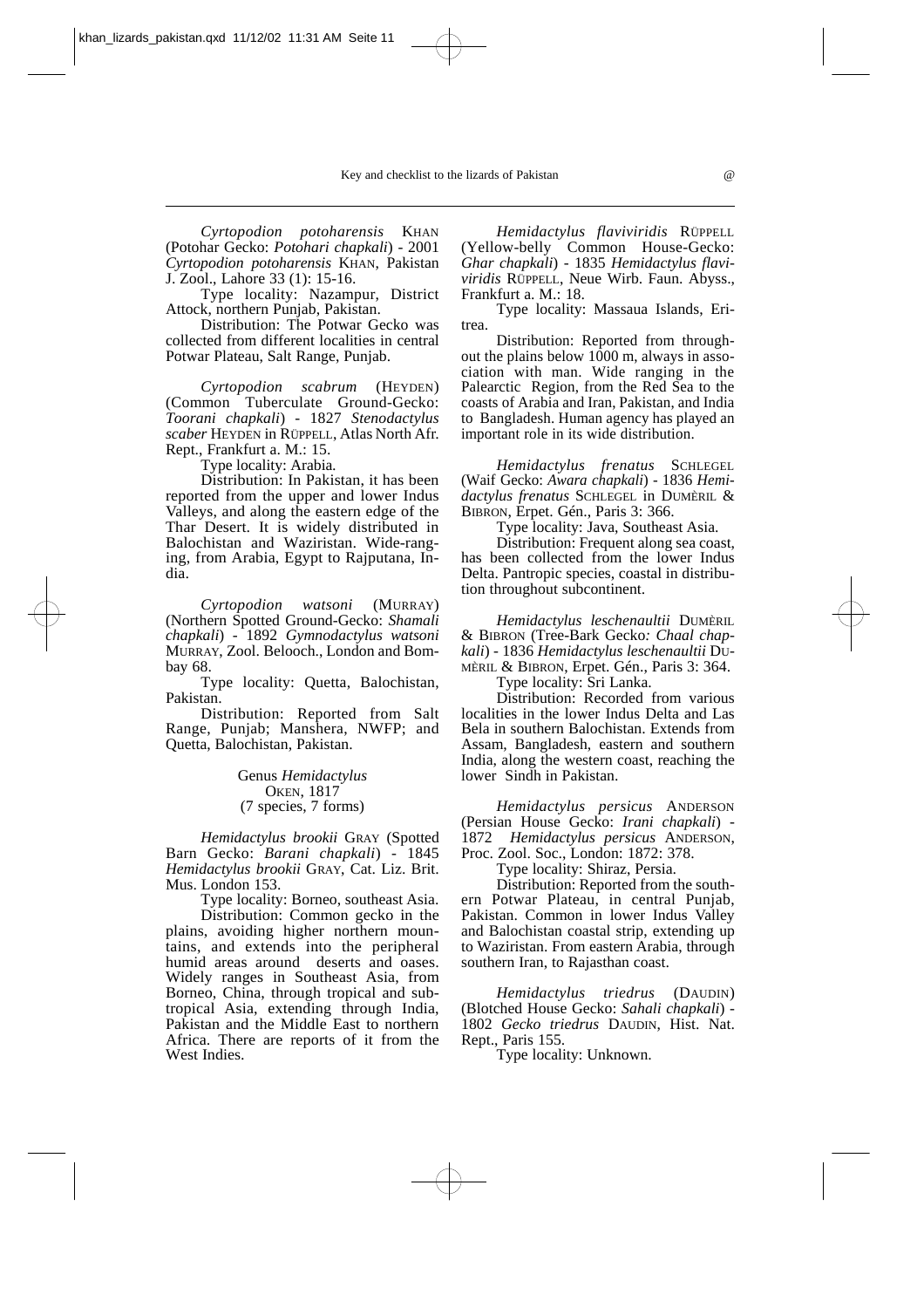Distribution: Karachi, localities in lower Indus Delta. Sri Lanka, peninsular India.

*Hemidactylus turcicus* (LINNAEUS) (Mediterranean House Gecko: *Turk chapkali*) *-* 1758 *Lacerta turcica* LINNAEUS, Syst. Nat., Stockholm (Ed. 10) 1: 202.

Type locality: Asiatic Turkey.

Distribution: Along the seacoast of Karachi. Morocco to Egypt to Somalia, Kenya; coastal Mediterranean and Red Sea.

> Genus *Mesodactylus*  SZCZERBAK & GOLUBEV, 1984 (3 species, 3 forms)

*Mesodactylus baturensis* (KHAN & BAIG) (Batura Glacier Gecko: *Batura chapkali*) - 1993 *Tenuidactylus baturensis* KHAN & BAIG, Pakistan J. Zool., Lahore 24 (4): 273- 277. 2001 *Mesodactylus baturensis* KHAN, Pakistan J. Zool., Lahore 33 (1): 13-24.

Type locality: Passu and Khyber, Gilgit Agency, northern Pakistan.

Distribution: Known only from the type locality.

*Mesodactylus boehmei* (SZCZERBAK) - 1991 *Alsophylax* (*Altiphylax*) *boehmei* SZCZERBAK, Salamandra, Bonn 27: 53-57.

Type locality: Skardu, Ladakh, northeastern Pakistan.

Distribution: Known only from the type locality.

*Mesodactylus walli* (INGOLDBY) (Chitral Gecko: *Chitral chapkali*) - 1922 *Gymnodactylus walli* INGOLDBY, J. Bombay Nat. Hist. Soc., Bombay 28: 1051. 2001 *Mesodactylus walli* KHAN, Pakistan J. Zool., Lahore 33 (1): 13-24.

Type locality: Drosh Fort, Chitral, NWFP, Pakistan.

Distribution: The gecko has been collected from Drosh Fort, Karakal village in Bumhoet Valley, and Ghariet village, Chitral, all in NWFP, Pakistan.

> Genus *Ptyodactylus*  GOLDFUSS, 1820 (1 species, 1 form)

*Ptyodactylus homolepis* BLANFORD (Fan-toed Gecko: *Pankh-ungusht chapkali*)

*-* 1876 *Ptyodactylus homolepis* BLANFORD, J. Asiatic Soc. Bengal, Calcutta 45(2): 19.

Type locality: Mahar Division, Shikarpur District, north-western Sindh, Pakistan.

Distribution: There is no subsequent report of this gecko from Pakistan. It is yet known only from its type locality.

> Genus *Rhinogecko* DE WITTE, 1973 (1 species, 1 form)

*Rhinogecko misonnei* DE WITTE (Longnosed Gecko: *Nakali chapkali*) *-* 1973 *Rhinogecko misonnei* DE WITTE, Bull. Inst. R. Sci. Nat. Belg., Bruxelles 49: 1.

Type locality: Dast-i-Lut Desert, Iran. Distribution: Known from Dasht-i-Lut along the Iran-Pakistan border.

> Genus *Tenuidactylus*  SZCZERBAK & GOLUBEV, 1984 (4 species, 4 forms)

*Tenuidactylus fortmunroi* KHAN (Fort Munro Sandstone Gecko: *Munro reg-sang chapkali*) - 1993 *Tenuidactylus fortmunroi* KHAN, Pakistan J. Zool., Lahore 25: 217- 221.

Type locality: Khar Gardens, Fort Munro, District Dera Ghazi Khan, western Punjab, Pakistan.

Distribution: This gecko is known from Fort Munro and Khar village, in the northwestern Dera Ghazi Khan District, Punjab, Pakistan.

*Tenuidactylus indusoani* (KHAN) (Soan Gecko: *Soan reg-sang chapkali*) - 1988 *Cyrtodactylus indusoani* KHAN, J. Herpetol., Oxford 22: 241-243.

Type locality: Pirpeahai, Iskinderabad, District Mianwali, northwestern Punjab, Pakistan.

Distribution: The gecko is known from the northwestern border of the Salt Range, Punjab, Pakistan.

*Tenuidactylus rhodocaudus* BAIG (Redtail Sandstone Gecko: *Surakh-dum reg-sang*) - 1998 *Tenuidactylus rhodocaudus* BAIG, Hamadryad, Madras 23: 127-132.

Type locality: Tanishpa, District Kila Saifullah, Balochistan.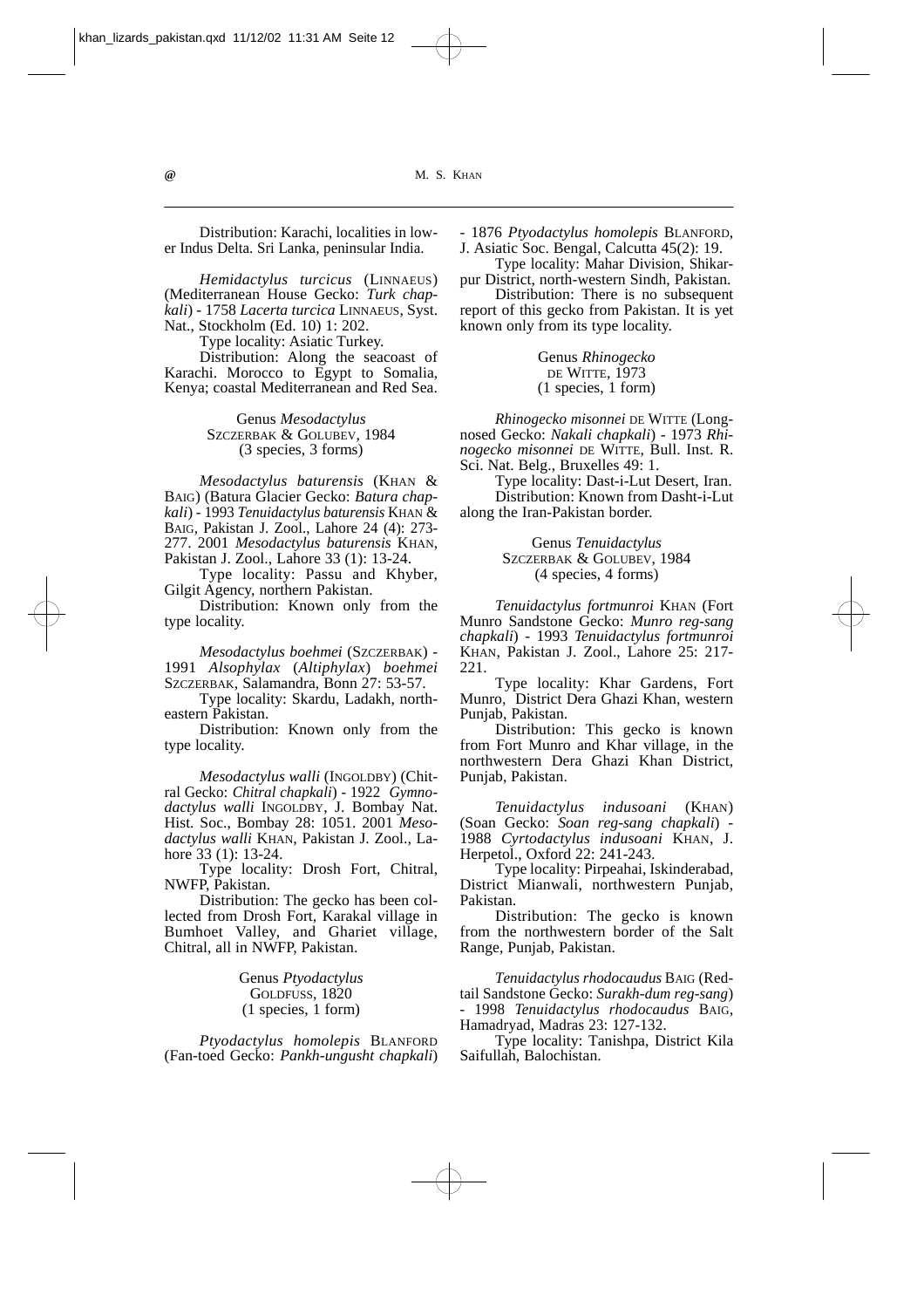Distribution: The gecko is known from its type locality.

*Tenuidactylus rohtasfortai* KHAN & TASNIM (Rohtas Gecko: *Rohtas reg-sang chapkali*) - 1990 *Tenuidactylus rohtasfortai* KHAN & TASNIM, Herpetologica, Lafayette 46: 142-148.

Type locality: Ahmadyyah Mosque, Goi Madan, Kotli, Azad Kashmir.

Distribution: *Tenuidactylus rohtasfortai* is a widely distributed species in alpine Punjab and southeastern Azad Kashmir. It extends into the hilly terrain of the Potwar Plateau, especially from Jhelum to Islamabad.

> Genus *Teratolepis*  GÜNTHER, 1870 (1 species, 1 form)

*Teratolepis fasciata* (BLYTH) (Flat-tail Gecko: *Chapti-dum chapkali*) - 1853 *Homonota fasciata* BLYTH in JERDON, J. Asiatic Soc. Bengal, Calcutta 22: 468.

Type locality: Jaulna, Hyderabad Province, southern India.

Distribution: The gecko is recorded from different localities in the lower Indus Delta in Pakistan.

> Genus *Teratoscincus* STRAUCH, 1863 (2 species, 2 forms)

*Teratoscincus microlepis* NIKOLSKY (Baloch Sand Gecko: *Bloch reg-chapkali*) - 1899 *Teratoscincus microlepis* NIKOLSKY, Ann. Mus. Zool. Acad. Sci. St. Petersburg, 4: 145.

Type locality: Duz Abad, eastern Kirman, Iran.

Distribution: The gecko has been collected from Nushki and Kharan in Balochistan; collected westward to Dasht-i-Lut, near Kirman, Iran.

*Teratoscincus scincus keyserlingii* STRAUCH (Turkish Sand Gecko: *Turki reg-* *chapkali*) - 1863 *Teratoscincus keyserlingii* STRAUCH, Bull. Acad Imp. Sci, St. Petersburg 6: 477-480.

Type locality: Seri-Tschah, eastern Iran.

Distribution: Western Balochistan to the Caspian Sea to Tadjikistan.

Genus *Tropiocolotes*  PETERS, 1880 (2 species, 3 forms) [see SZCZERBAK & GOLUBEV (1996) for this genus]

*Tropiocolotes depressus* MINTON & J. A. ANDERSON (Mountain Dwarf Gecko: *Chattani chipolia*) - 1965 *Tropiocolotes depressus* MINTON & J. ANDERSON, Herpetologica, Lafayette 21: 59.

Type locality: Kach, Quetta Division, Balochistan, Pakistan.

Distribution: Recorded from the hilly tracts north of Quetta, Balochistan.

*Tropiocolotes persicus persicus* (NI-KOLSKY) (Persian Banded Gecko: *Irani chipolia*) - 1903 *Alsophylax persicus* NIKOL-SKY, Ann. Zool. Mus. Imp. Acad. Sci., St. Petersburg 8: 95.

Type locality: Vikus Dehak, Iranian Balochistan.

Distribution: Southeastern Sindh, Pakistan to south-western Iran.

*Tropiocolotes persicus euphorbiacola* MINTON, S. ANDERSON & J. A. ANDERSON (Sindhi Dwarf Gecko: *Sindhi chipolia*) - 1907 *Microgecko helenae* NIKOLSKY, Ann. Mus. Zool. Acad. Sci., St. Petersburg 10: 265. 1970 *Tropiocolotes persicus euphorbiacola* MINTON, S. ANDER-SON & J. A. ANDERSON, Proc. California Acad. Sci., San Francisco (ser. 4) 37 (9): 354.

Type locality: Las Bela, Pakistan.

Distribution: This gecko has been reported from Las Bela, Balochistan and lower Sindh, Pakistan.

## Family L a c e r t i d a e (4 genera, 12 species, 12 forms)

l 1 Naris in contact with first supralabial 2<br>
2<br>
2<br>
2<br>
2<br>
4

Naris not in contact with first supralabial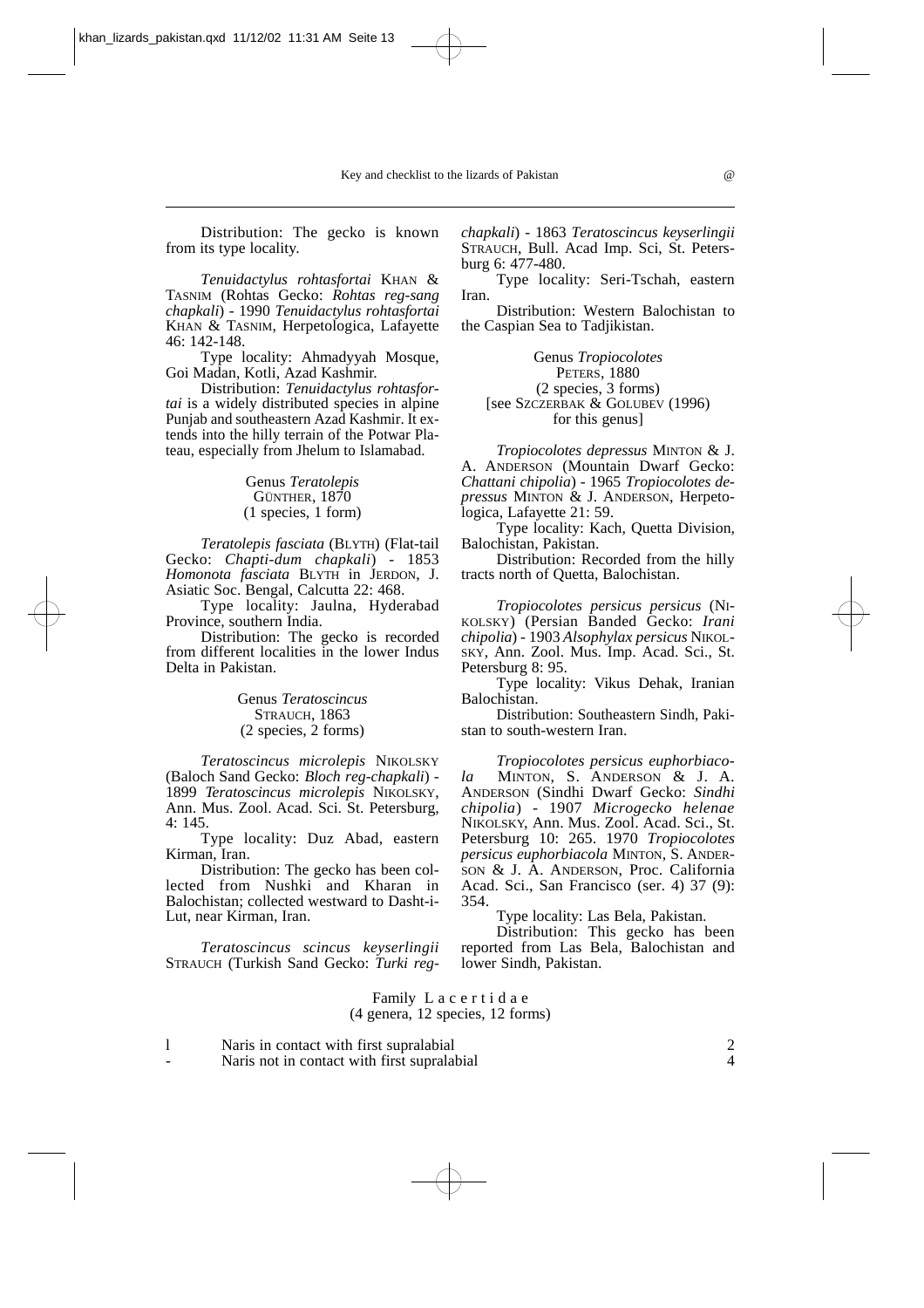| $\overline{2}$ | Dorsals scarcely larger than laterals; usually seven               |                             |
|----------------|--------------------------------------------------------------------|-----------------------------|
|                | light stripes on body; tail tip yellow                             | Acanthodactylus micropholis |
|                | Dorsals much larger than laterals; usually six                     |                             |
|                | stripes on dorsum; tail tip blue, gray or pink                     | 3                           |
| 3              | Median dorsals and laterals are of almost                          |                             |
|                | equal size; mid-dorsals 40 to 46 across                            |                             |
|                | mid-body; gulars 18 to 20                                          | Acanthodactylus blanfordii  |
|                | Median dorsals distinctly larger than                              |                             |
|                | laterals, gulars 26 to 36                                          | Acanthodactylus cantoris    |
| 4              | Eyelids immovable, forming spectacle;                              |                             |
|                | dorsals pointed, imbricate and keeled; no collar                   | 5                           |
|                | Eyelids movable, lower with transparent disc; dorsals              |                             |
|                | granular, subimbricate or juxtaposed; collar present               | 6                           |
| 5              | Head with rougose scales; 25 to 35 scales round midbody            | Ophisops jerdonii           |
|                | Head scales smooth; 31 to 38 scales round the midbody              | Ophisops elegans            |
| 6              | Ventrals in straight longitudinal rows, an occipital scale present |                             |
|                | Ventrals in oblique longitudinal rows; occipital scale absent      | 8                           |
| $\overline{7}$ | Occipital scale in contact with interparietals;                    |                             |
|                | transparent scale in lower eyelid, edged with black                | Mesalina watsonana          |
|                | Occipital scale not in contact with interparietals;                |                             |
|                | transparent scale in lower eyelid not edged with black             | Mesalina brevirostris       |
| 8              | A distinct fringe of pointed scales on the fourth toe              |                             |
|                | No fringe on the fourth toe                                        | 11                          |
| 9              | The fringe is only on the outer side of fourth toe                 | Eremias scripta             |
|                | The fringe on the both sides of fourth toe                         | 10                          |
| 10             | Femoral pores present                                              | Eremias acutirostris        |
|                | Femoral pores absent                                               | Eremias aporosceles         |
| 11             | Dorsals 55 or more at midbody                                      | Eremias velox               |
|                | Dorsals 50 or less at midbody                                      | Eremias fasciata            |
|                |                                                                    |                             |

Genus *Acanthodactylus* WIEGMANN, 1834 (3 species, 3 forms)

*Acanthodactylus blanfordii* BOULENGER (Red-tail Sand Lizard: *Surakh-dum chalpaya*) - 1918 *Acanthodactylus cantoris* var*. blanfordi*, Bull. Soc. Zool. France, Paris 43: 154.

Type locality: Bam, Persia; Mand, Balochistan, Pakistan.

Distribution: Recorded from western Balochistan and along the Makran coast. Extending into southern Afghanistan.

*Acanthodactylus cantoris* GÜNTHER (Blue-tail Sand Lizard: *Neeli-dum chalpaya*) - 1864 *Acanthodactylus cantoris* GÜNTHER, Rep. Brit. India, London 73.

Type locality: Ramnagar, India

Distribution: Throughout the plains and deserts of Pakistan and India, from sea level to an elevation of 300 m. A common lizard along beaches of Pakistani coastal areas.

*Acanthodactylus micropholis* BLAN-FORD (Yellow-tail Sand Lizard: *Peeli-dum chalpaya*) - 1874 *Acanthodactylus micropholis* Blanford, Ann. Mag. Nat. Hist., London (4) 13: 33.

Type locality: Magas, Balochistan.

Distribution: Along coastal Makran, Las Bela; northward extending to central Balochistan and to southeastern Iran.

#### Genus *Eremias*  WIEGMANN, 1834 (5 species, 5 forms)

*Eremias acutirostris* (BOULENGER) (Lesser Reticulate Sand Lizard: *Lakeer-dar taiz-rao*) - 1887 *Scapteira acutirostris* BOU-LENGER, Cat. Liz. Brit. Mus., London 3: 114. Type locality: Between Nushki and

Helmand, Balochistan, Pakistan.

Distribution: Ranges from desert basins of northwestern Balochistan, Pakistan. Eastern Iran and southern Afghanistan.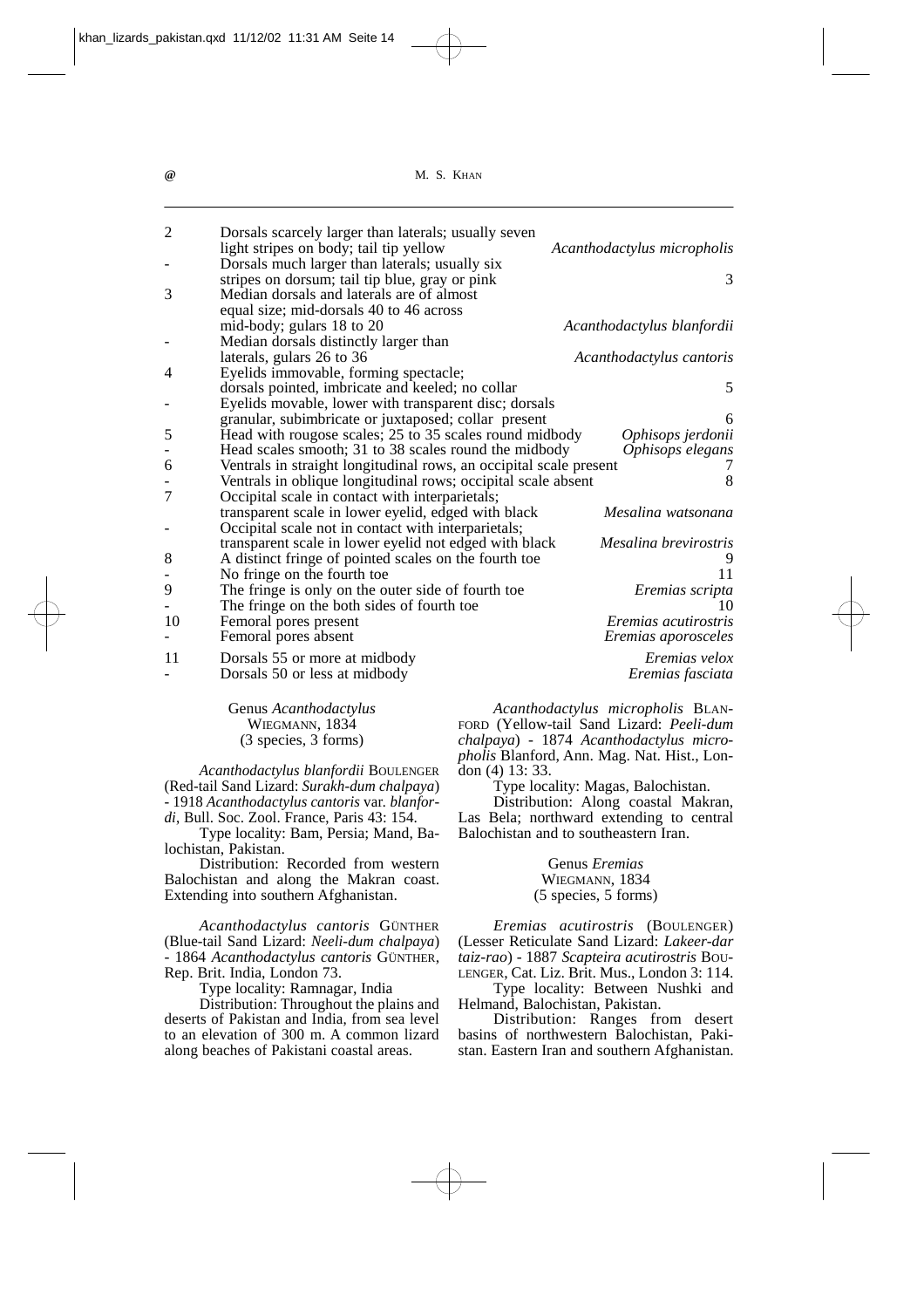*Eremias aporosceles* (ALCOCK & FINN) (Greater Reticulate Sand Lizard: *Balochi taiz-rao*) - 1896 *Scapteira aporosceles* ALCOCK & FINN, J. Asiatic Soc. Bengal, Calcutta 65: 559.

Type locality: Near Nushki, northern Balochistan, Pakistan.

Distribution: Recorded from around Koh Malik-do-Khand, at the Afghanistan-Pakistan border.

*Eremias fasciata* BLANFORD (Striped Sand Lizard: *Patti-dar taiz-rao*) - 1874 *Eremias fasciata* BLANFORD, Ann. Mag. Nat. Hist., London (4) 14: 32.

Type locality: Saidabad, southwest of Kirman, Iran (restricted by SMITH 1935).

Distribution: Balochistan up to Waziristan and Dera Ismael Khan (KHAN, W. 1997). Ranges from Iran to Afghanistan.

*Eremias persica* (BLANFORD) (Persian Sand Lizard: *Irani taiz-rao*) - 1874 *Eremias persica* BLANFORD, Ann. Mag. Nat. Hist., London (4) 13: 31.

Type locality: Ispahan, Iran.

Distribution: Northern Waziristan, Quetta and Nushki, from elevation upto 1,000 m to northern Iran.

*Eremias scripta* (STRAUCH) (Vermiculate Sand Lizard: *Jal-dar taiz-rao*) - 1867 *Podarcis scripta* STRAUCH, Mel. Biol. Bull. Acad., St. Petersburg 4: 424.

Type locality: Aralo-Caspian desert.

Distribution: Northern Balochistan to east of Nushki. Transcaspia to eastern Khazakistan, Iran, Afghanistan and northern Balochistan.

> Genus *Mesalina*  GRAY, 1838 (2 species, 2 forms)

*Mesalina brevirostris* BLANFORD (Short-snout Sand Lizard: *Chotta-sar taiz-* *rao*) - 1874 *Mesalina brevirostris* BLANFORD, Ann. Mag. Nat. Hist., London (4) 13: 32.

Type locality: Kalabag, north-western Punjab, Pakistan, and Tumb Island, Persian Gulf, Iran.

Distribution: From District Mianwali, in north-western Punjab, to coastal Las Bela. Extensively distributed in the west to Syria.

*Mesalina watsonana* (STOLICZKA) (Spotted Sand Lizard: *Chittra taiz-rao*) - 1872 *Eremias watsonana* STOLICZKA, Proc. Asiatic Soc. Bengal, Calcutta 1872: 86.

Type locality: Sindh, between Karachi and Sukkhur, Pakistan.

Distribution: Occurs throughout the plains, excluding the deserts, from sea level to 2,000 m of elevation. Extends from Rajputana to southern Afghanistan, and Iran.

#### Genus *Ophisops*  MÉNÉTRIÉS, 1832 (2 species, 2 forms)

*Ophisops elegans* MÉNÉTRIÉS (Smooth Spectacled Lizard: *Naram chishma-chalpaya*) - 1832 *Ophisops elegans* MÉNÉTRIÉS, Cat. Rais. Obj. Zool. Caucas., St. Petersburg: 63.

Type locality: Near Baku, Caspian Sea.

Distribution: Mianwali District and Waziristan hilly tracts. Widely distributed in the west, extending to the Caspian region and west to Turkey and the Levant.

*Ophisops jerdonii* BLYTH (Rugose Spectacled Lizard: *Khurdra chisma-chalpaya*) - 1853 *Ophisops jerdonii* BLYTH, J. Asiatic Soc. Bengal, Calcutta 22: 653.

Type locality: Alpine Punjab, Pakistan.

Distribution: Widely distributed in the plains and semihilly regions of the Punjab and Sindh plains; alpine Punjab, Salt Range, Waziristan, Quetta, and Khuzdar in Balochistan and India.

#### Family S c i n c i d a e (8 genera, 16 species, 16 forms)

|        | Body serpentine; limbs short and vestigial         |  |
|--------|----------------------------------------------------|--|
| $\sim$ | Body not markedly serpentine; limbs well developed |  |
| 2      | Fingers four; toes three                           |  |
| $\sim$ | Both fingers and toes three                        |  |

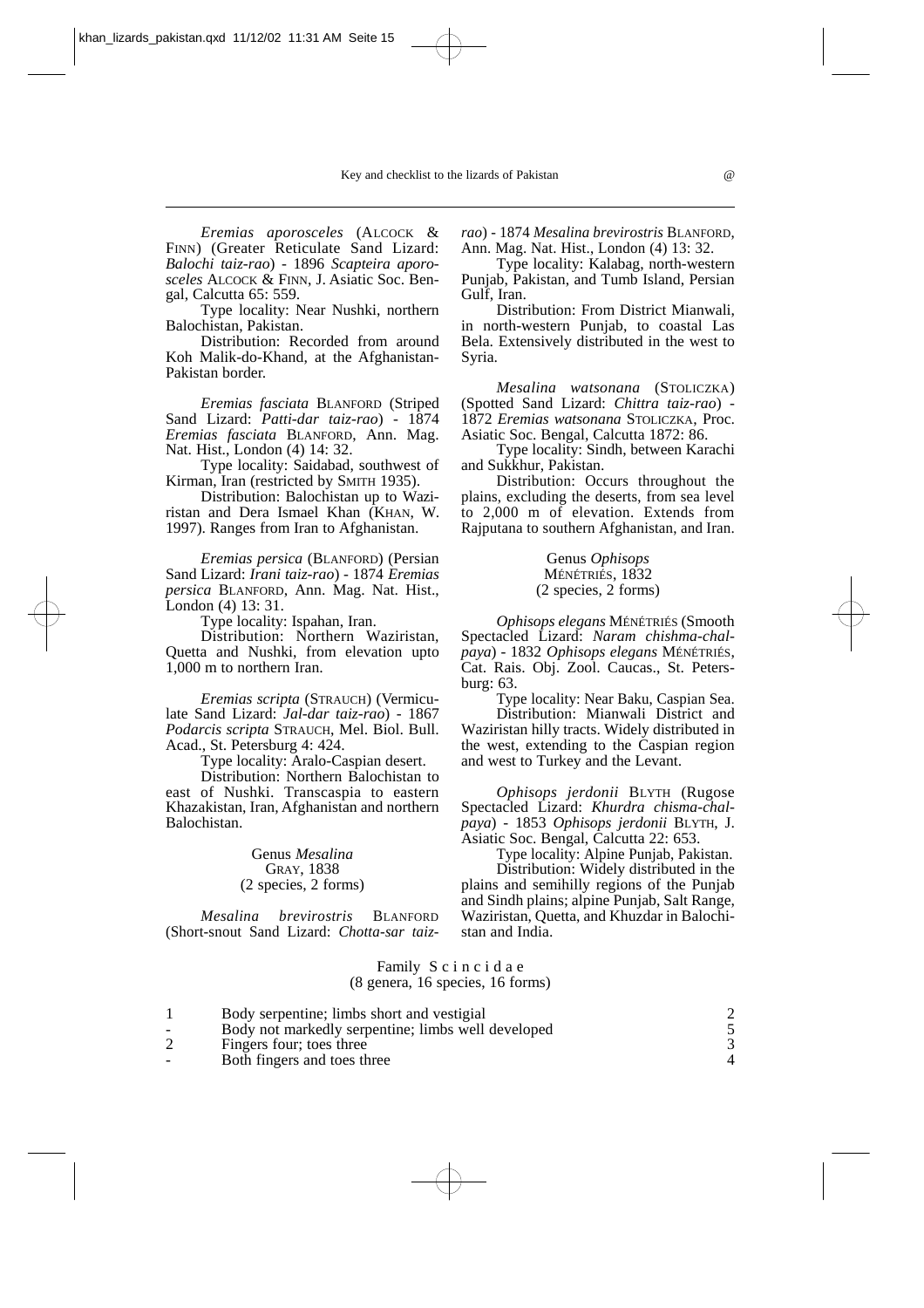| 3              | Scale rows at midbody 20                           | Ophiomorus blanfordii            |
|----------------|----------------------------------------------------|----------------------------------|
|                | Scale rows at midbody 22                           | Ophiomorus brevipes              |
| 4              | Parietals in contact with anterior temporal        | Ophiomorus tridactylus           |
|                | Parietal and anterior temporal separated           |                                  |
|                | by posterior temporal                              | Ophiomorus raithmai              |
| 5              | Eyelids fused to form spectacles                   |                                  |
|                | Eyelids movable                                    | 7                                |
| 6              | Ear hidden beneath scales                          | Ablepharus grayanus              |
| -              | Ear opening small but distinct                     | Ablepharus pannonicus            |
| $\overline{7}$ | Supranasal scale present                           |                                  |
|                | Supranasal scale absent                            | 9                                |
| 8              | Scales of middorsal rows much wider than laterals  | 10                               |
| -              | Dorsals of equal size throughout                   | 13                               |
| 9              | Scales at midbody 24-30                            | Scincella himalayana             |
|                | Scales at midbody 32-36                            | Scincella ladacensis             |
| 10             | A single row of broad dorsal scales                | Eurylepis taeniolatus            |
|                | Double row of broad dorsal scales                  | 11                               |
| 11             | Middorsals 26-30                                   | 12                               |
|                | Middorsals 52-56; 5-7 dark brown dorsal stripes    | Novoeumeces indothalensis        |
| 12             | Dorsum uniform brown or with                       |                                  |
|                | three more or less distinct dark stripes           | Novoeumeces schneiderii zarudnyi |
| -              | Dorsum pale gray, vermilian stripes from           |                                  |
|                | temporal to groin, scattered orange scales on body | Novoeumeces blythianus           |
| 13             | Naris piercing nasals                              | 14                               |
|                | Naris between nasals and rostral                   | Chalcides ocellatus              |
| 14             | Limbs well developed, pentadactyle                 | 15                               |
|                | Limbs short and vestigial                          | Lygosoma punctata                |
| 15             | Dorsals with three keels                           | Mabuya dissimilis                |
|                | Dorsals with 3 to 7 keels                          | Mabuya macularia                 |
|                |                                                    |                                  |

Genus *Ablepharus* FITZINGER, 1823  $(2 \text{ species}, 2 \text{ forms}; \text{see} \text{ FUHN } 1969;$ EREMCHENKO & SZCZERBAK 1986)

*Ablepharus grayanus* (STOLICZKA) (Earless Snake-eyed Skink: *Bahri saampchishm*) - 1872 *Blepharosteres grayanus* STOLICZKA, Proc. Asiatic Soc. Bengal, Calcutta 1872: 74.

Type locality: Waggur District, northeast Kutch, India.

Distribution: This lizard is recorded from throughout Pakistan at low elevations, especially grass fields in the Indus riparian system. It has also been recorded from hills around Fort Munro, Dera Ghazi Khan at an elevation of 1800 m.

*Ablepharus pannonicus* (FITZINGER) (Red-tailed Snake-eyed Skink: *Surakh-dum saamp-chishm*) - 1823 *Scincus pannonicus* FITZINGER in LIECHTENSTEIN in EVERSMANN, Reise von Orenburg nach Buchara, Berlin: 103.

Type locality: Bukhara.

Distribution: Reported from around Quetta, Waziristan hills, Chitral and the Salt Range. Ranges from the Arabian Peninsula and North Arabian Desert, through Iran to circum-Mediterranean region, Tadzhikstan and Afghanistan.

> Genus *Chalcides* LAURENTI, 1768 (1 species, 1 form)

*Chalcides ocellatus ocellatus* (FORS-KÅL) (Ocellated Skink: *Goal-jisam baamani*) - 1775 *Lacerta ocellatus* FORSKÅL, Descript. Anim., Havnia (Copenhagen): 13.

Type locality: Egypt.

Distribution: In Pakistan it has been recorded from along the coastal strip, around Karachi and Astola Island. Widely distributed in the West, from the Mediterranean through northern Saudi Arabia, the Persian Gulf to the Makran coast.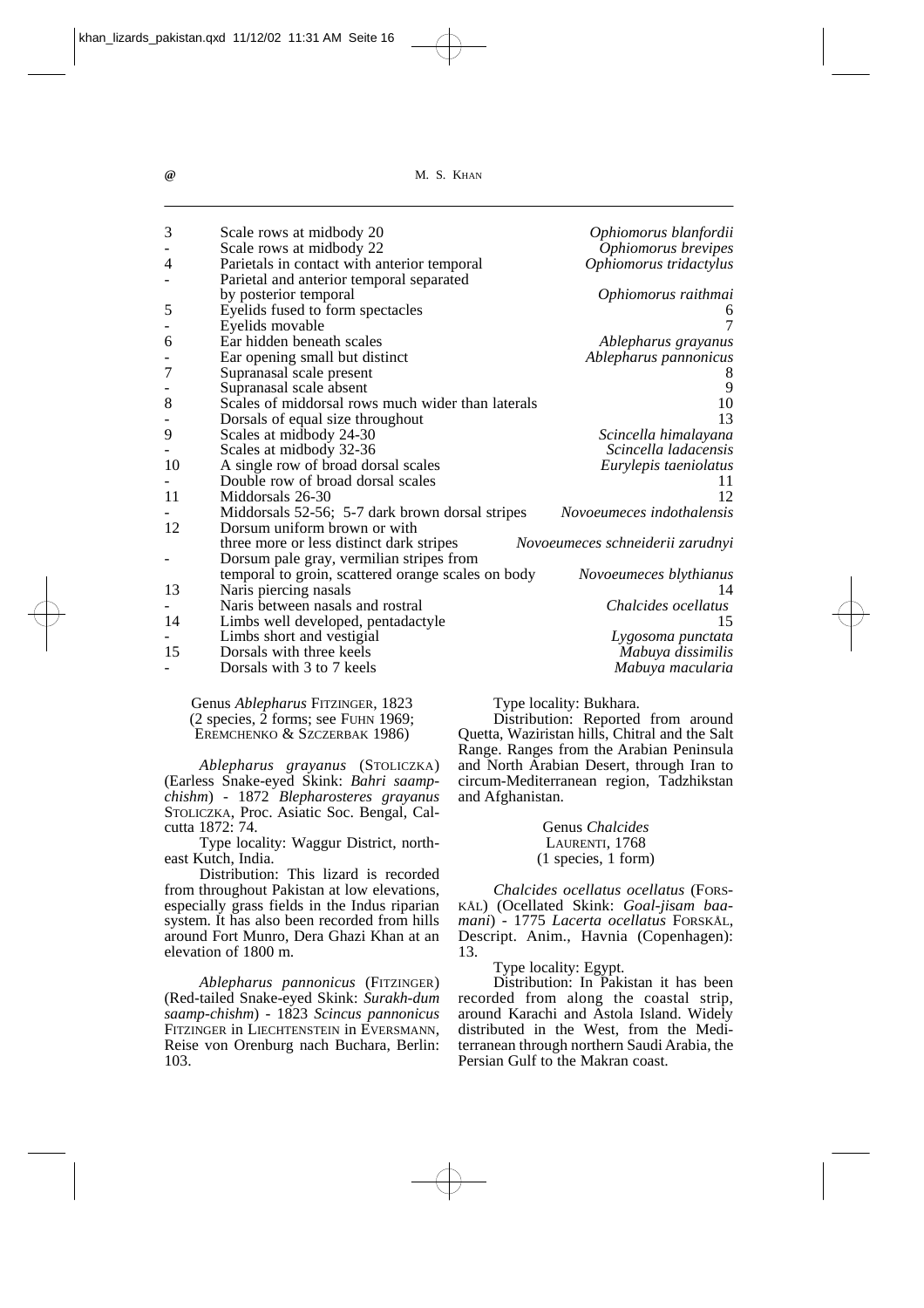#### Genus *Eurylepis* BLYTH, 1854 (1 species, 1 form)

*Eurylepis taeniolatus* BLYTH (Common Mole Skink: *Maidani reg-mahi*) - 1854 *Eurylepis taeniolatus* BLYTH, J. Asiatic Soc. Bengal, Calcutta 23: 739.

Type locality: Salt Range, Punjab, Pakistan.

Distribution: Collected from throughout the plains of Punjab and Sindh to an elevation of 2,000 m. From Arabia to Transcaspia, from Kutch and Sindh to Kashmir.

## Genus *Lygosoma*  HARDWICKE & GRAY, 1827 (1 species, 1 form)

*Lygosoma punctata* (LINNAEUS) (Spotted Garden Skink*: Chitri baghban baamani*) - 1766 *Lacerta punctata* LIN-NAEUS, Syst. Nat., Stockholm (12) 1: 369. Type locality: Asia.

Distribution: Restricted to the eastern strip of the Punjab plain, northward extending into Hazara Division. Wide range in the Indo-Gangetic plains, from Bangladesh through India and Sri Lanka.

> Genus *Mabuya*  FITZINGER, 1826 (2 species, 2 forms)

*Mabuya dissimilis* (HALLOWELL) (Striped Grass Skink: *Lakeer-dar gaasgoodi*) - 1860 *Euprepes dissimilis* HALLO-WELL, Transact. Amer. Phil. Soc., Philadelphia 11: 78.

Type locality: Bengal.

Distribution: Rawalpindi, upper Indus Valley to Waziristan, extending into the Indus Delta. Widely distributed from western Bengal, Bihar, across the Gangetic plain.

*Mabuya macularia* (BLYTH) (Bronze Grass Skink: *Bhoori gaas-goodi*) - 1853 *Euprepes macularius* BLYTH, J. Asiatic Soc. Bengal, Calcutta 22: 652.

Type locality: Rangpur, Bengal.

Distribution: Reported from the plains and highland of the Salt Range, in Punjab, around Karachi and Las Bela. Range of this

skink extends from Laos and Cambodia to northern Malaya, Myanmar, western Bengal and Bihar, across the Indo-Gangetic Plain, to the Iranian Plateau.

#### Genus *Novoeumeces* GRIFFITH, NGO & MURPHY, 2000 (3 species, 3 forms)

*Novoeumeces blythianus* (J. ANDER-SON) (Orange Tail Skink: *Maltai-dum regmahi*) - 1871 *Mabouia blythiana* JOHN ANDERSON, Proc. Asiatic Soc. Bengal, Calcutta 1871: 186.

Type locality: Purchased in Amritsar, Punjab, India.

Distribution: Collected from coastal areas of Pakistan. Also reported from near the Khyber Pass in north-western Pakistan, close to the Afghan border.

*Novoeumeces indothalensis* (M. S. KHAN & M. R. Z. KHAN) (Thal Mole Skink: *Thal reg-mahi*) - 1997 *Eumeces indothalensis* M. S. KHAN & M. Z. KHAN, Asiatic Herpetol. Res., Berkeley 7: 61-67.

Type locality: Bar Ginga Village, 9 km south-west of Bakkar western Punjab, Pakistan.

Distribution: South-western Thal Desert, close to the left bank of the River Indus, south-western Punjab, Pakistan.

*Novoeumeces schneiderii zarudnyi* (NIKOLSKY) (Red Striped Skink: *Surkh dahari reg-mahi*) - 1900 *Eumeces zarudnyi* NIKOLSKY, Ann. Mus. Zool. Acad. Sci., St. Petersburg 1899: 399.

Type locality: Bazman and Schur-Ab in Kirman; Labe-Ab in Seistan, Iran.

Distribution: Recorded from Astola Island, 10 km off the coast of Karachi. Reported from central to southeastern Iran.

> Genus *Ophiomorus*  DUMÉRIL & BIBRON, 1839 (4 species, 4 forms)

*Ophiomorus blanfordi* BOULENGER (Makran Sand Swimmer: *Makran reg-tyair*) - 1887 *Ophiomorus blanfordi* BOULENGER, Cat. Liz. Brit. Mus., London 3: 395.

Type locality: Chah Bahar, Balochistan, Iran.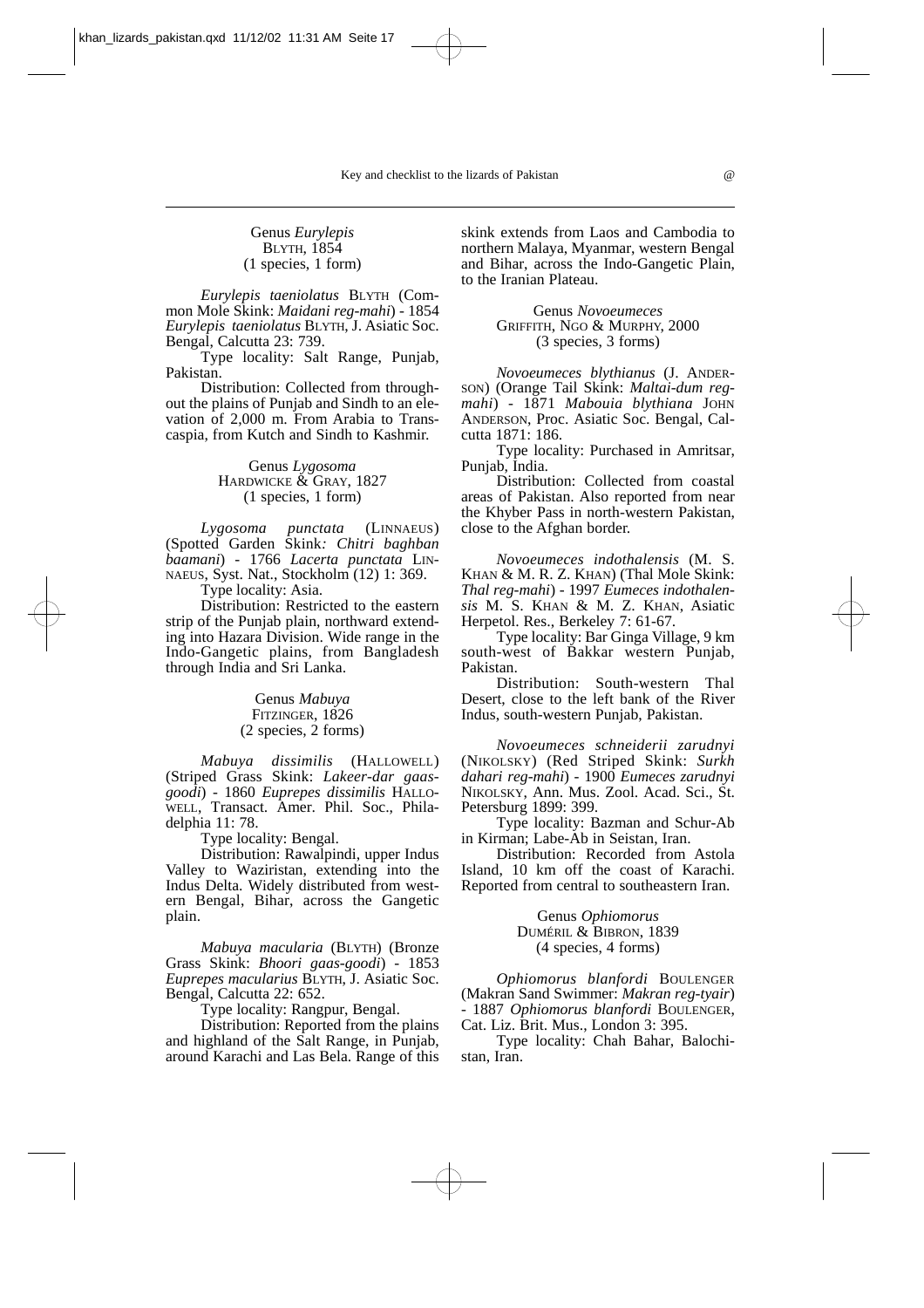khan\_lizards\_pakistan.qxd 11/12/02 11:31 AM Seite 18

**@** M. S. KHAN

Distribution: Known from coastal Makran. Extends into the adjoining coastal Iran.

*Ophiomorus brevipes* (BLANFORD) (Four-fingered Sand Swimmer: *4-ungusht reg-tyair*) - 1874 *Zygnopsis brevipes* BLAN-FORD, Ann. Mag. Nat. Hist., London 14 (4): 33.

Type locality: Saadatabad, southwest of Kirman, Iran.

Distribution: Recorded from along the Iran-Pakistan border.

*Ophiomorus raithmai* S. ANDERSON & LEVITON (Three-fingered Sand Fish: *3 ungusht reg-tyair*) - 1966 *Ophiomorus raithmai* S. ANDERSON & LEVITON, Proc. Calif. Acad. Sci., San Francisco 33: 519.

Type locality: Ghizri, Karachi District, Pakistan.

Distribution: From various localities in Sindh and Las Bela, and Kathiwar in India.

*Ophiomorus tridactylus* (BLYTH) (Three-toed Sand Swimmer: *3-ungushti reg-tyair*) - 1853 *Sphenocephalus tridactylus* BLYTH, J. Asiatic Soc. Bengal, Calcutta 22: 654.

Type locality: Afghanistan.

Distribution: Reported from along the

borders between Afghanistan, Iran, and Pakistan. In Pakistan it is known from western Balochistan.

#### Genus *Scincella*  MITTLEMAN, 1950 (2 species, 2 forms)

*Scincella himalayanus* (GÜNTHER) (Himalayan Skink: *Hamalayi baahmani*) - 1864 *Eumeces himalayanus* GÜNTHER, Rept. Brit. Ind., London 86.

Type locality: Kashmir; Garhval, Simla, India.

Distribution: In Pakistan it abounds in marginal vegetation along water courses in alpine Punjab, Salt Range, Chitral, Waziristan, and Kalabag, District Mianwali, recorded from Nepal to Turkmenistan.

*Scincella ladacensis* (GÜNTHER) (Ice Field Skink: *Barfani baahmani*) - 1864 *Eumeces ladacensis* GÜNTHER, Rept. Brit. Ind., London 88.

Type locality: Ladak, Baltistan, Kashmir.

Distribution: Reported from Baltistan, Kahajeng Khola, in Nepal up to an altitude of 6,000 m (highest altitude so far reported for any cold-blooded vertebrate).

Family U r o m a s t y c i d a e (1 genus, 2 species, 2 forms)

1 Body dorsum with uniform granular scales, caudal

spines smaller, 20-24 in a row at the base of the tail *Uromastyx hardwickii*

Dorsal body scales granular, interspersed with transverse rows of spiny scales; caudal spines larger, 8-10 in a row at the base *Uromastyx asmussi*

> ern and central Iran and along the Afghan-Iran border.

> *Uromastyx hardwickii* GRAY (Indus Valley Spiny-tail Ground Lizard: *Maidani sanda*) - 1827 *Uromastyx hardwickii* GRAY, Zool. J., London 3: 219.

> Type locality: Kanauj District, United Provinces, India.

> Distribution: Recorded from throughout the Indus Valley; extending into Las Bela, southern Balochistan.

Genus *Uromastyx*  **MERREM, 1820** (2 species)

*Uromastyx asmussi* (STRAUCH) (Seistan Spiny-tail Ground Lizard: *Sestani sanda*) - 1863 *Centrotrachelus asmusse* STRAUCH, Bull. Acad. Sci., St. Petersburg 6: 479.

Type locality: Sar-i-tschah, Persia.

Distribution: Reported from the Chagai, Balochistan. Collected from south-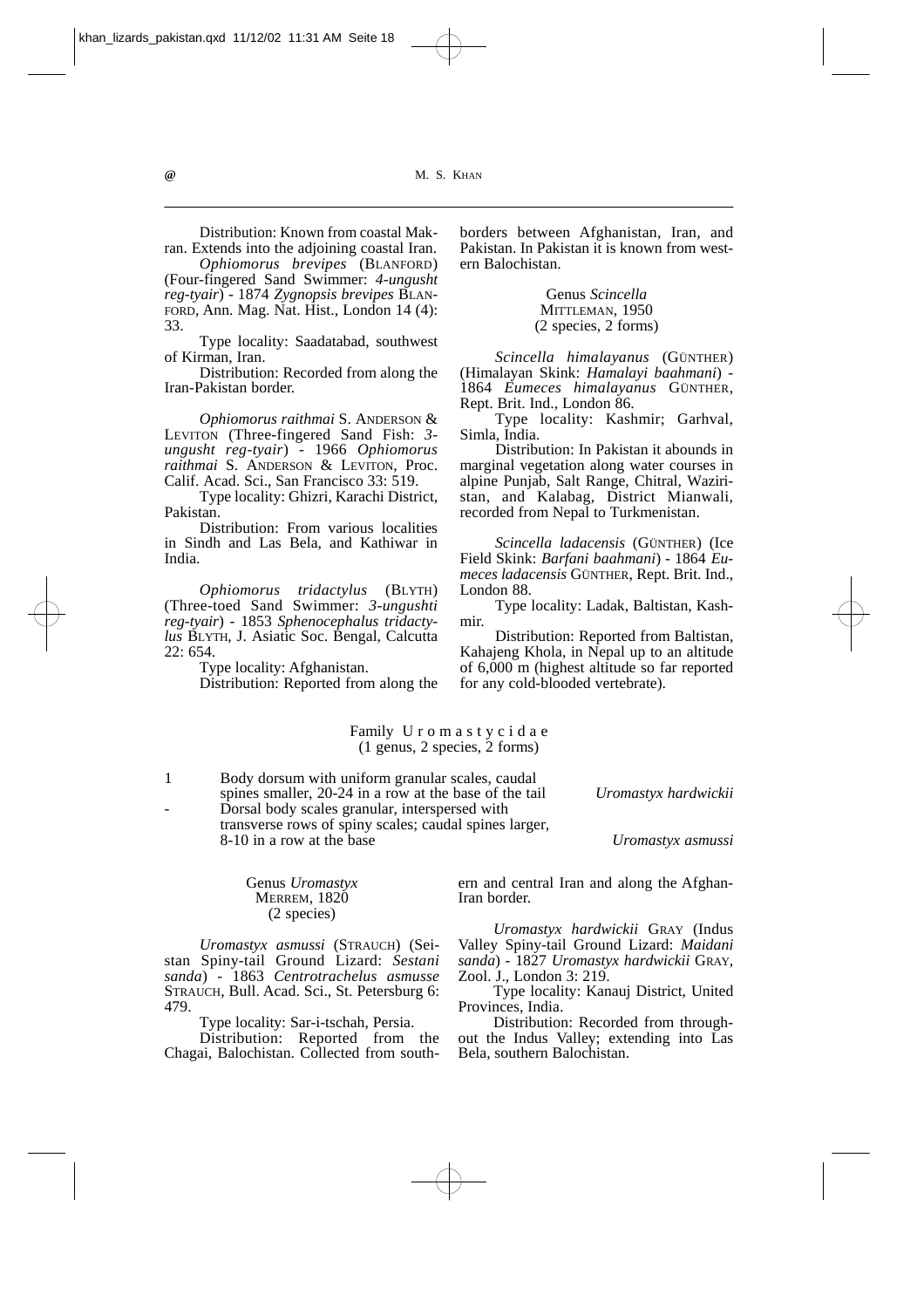#### Family V a r a n i d a e (1 genus, 3 species, 4 forms)

l Tail compressed with a median dorsal ridge; scales on side of neck keeled 2

Tail round, ridge slightly indicated in the middle of tail; scales on the sides of neck conical *Varanus griseus*

2 Naris nearer to the tip of snout than eye *Varanus flavescens*

- Naris nearer to eye than the tip of snout *Varanus bengalensis*

Genus *Varanus* MERREM, 1820 (3 species, 4 forms)

*Varanus bengalensis* (DAUDIN) (Bengal Monitor: *Bengali goh*) - 1802 *Tupinambis bengalensis* DAUDIN, Hist. Nat. Rept., Paris 3: 67.

Type locality: Bengal.

Distribution: Throughout the plains of Punjab and Sindh, sub-Himalayan tracts, and Waziristan. Assam, Burma, Nepal, Sikkim, throughout India, and Sri Lanka; extending westward into Pakistan, southestern Iran and eastern Afghanistan.

*Varanus flavescens* (HARDWICKE & GRAY) (Yellow Monitor: *Peeli goh*) - 1827 *Monitor flavescens* HARDWICKE & GRAY, Zool. J. London 3: 226.

Type locality: India.

Distribution: This varanid has a restricted distribution range. It has been reported from Salt Range and District Sialkot in northern Punjab, and the Sindh Delta in Pakistan. Known to extend to western Bengal.

*Varanus griseus caspius* (EICHWALD) (Caspian Monitor: *Koh-kafi goh*) - 1831 *Psammosaurus caspius* EICHWALD, Zool. Spec., Vilna 3: 190.

Type locality: Eastern coast of the Caspian Sea.

Distribution: Northern and western Balochistan. From the Transcaspian Desert to southern Khazakistan and Afghanistan, extending into Pakistan.

*Varanus griseus koniecznyi* MERTENS (Indo-Pak Desert Monitor: *Indo-Pak Goh*) -

1954 *Varanus griseus koniecznyi* MERTENS, Senckenb. Biol. Frankfurt a. M. 35: 355.

Type locality: Korangi, Karachi, Pakistan.

Distribution: Cholistan, Sindh, and the Kharan Desert to central India.

#### REFERENCES

AUFFENBERG, W. & REHMAN, H. (1995): *Calotes versicolor nigricularis* AUFFENBERG and RHEMAN 1993 a junior homonym.- Asiatic Herpetol. Res., Berkeley; 6: 27.

BAIG, K. J. (1988): New record of *Agama nuristanica* (Sauria: Agamidae) from Pakistan.- Biologia, Lahore; 34: 199-200.

BAIG, K. J. (1989): A new species of *Agama* (Sauria, Agamidae) from northern Pakistan.- Bull. Kitakyushu Mus. Nat. Hist., Kitakyushu; 9: 117-122.

BAIG, K. J. (1990): *Japalura kumaonensis*, first record of new genus and species from Pakistan. Herpetol. Rev., Lawrence; 21: 22.

BAIG, K. J. (1998): A new species of *Tenuidactylus* (Sauria: Gekkonidae) from Balochistan, Pakistan.- Hamadryad, Madras; 23 (2): 127-132.

BAIG, K. J. & BÖHME, W. (1996): Description of two new subspecies of *Laudakia pakistanica* (Sauria: Agamidae).- Russian J. Herpetol., Moscow; 3: 1-10.

BÖRNER, A.-R. (1974): Ein nuer Lidgecko der Gattung *Eublepharis* GRAY, 1827.- Misc. Art. Saurologica, Cologne; 4: 5-14.

BÖRNER, A.-R. (1976): Second Contribution to the systematics of the southwest Asian lizards of the geckonid genus *Eublepharis* GRAY, 1827: Materials from the Indian subcontinent.- Saurologica, Cologne; 2: 1-15.

BÖRNER, A.-R. (1981): Third contribution to the systematics of the southwest Asia lizards of the geckonid genus *Eublepharis* GRAY, 1827: Further materials from the Indian Subcontinent.- Saurologica, Cologne; 3: 1-7.

BOULENGER, G. A. (1890): Fauna of British India, including Ceylon and Burma. Reptilia and Batrachia. London (Taylor & Francis), pp. 541.

DANIEL, J. C. (1983): The book of Indian reptiles. Bombay (Bombay Nat. Hist. Soc.), 141 pp. EREMCHENKO, V. K. & SZCZERBAK, N. N.

(1986): Ablepharine lizards in the fauna of the USSR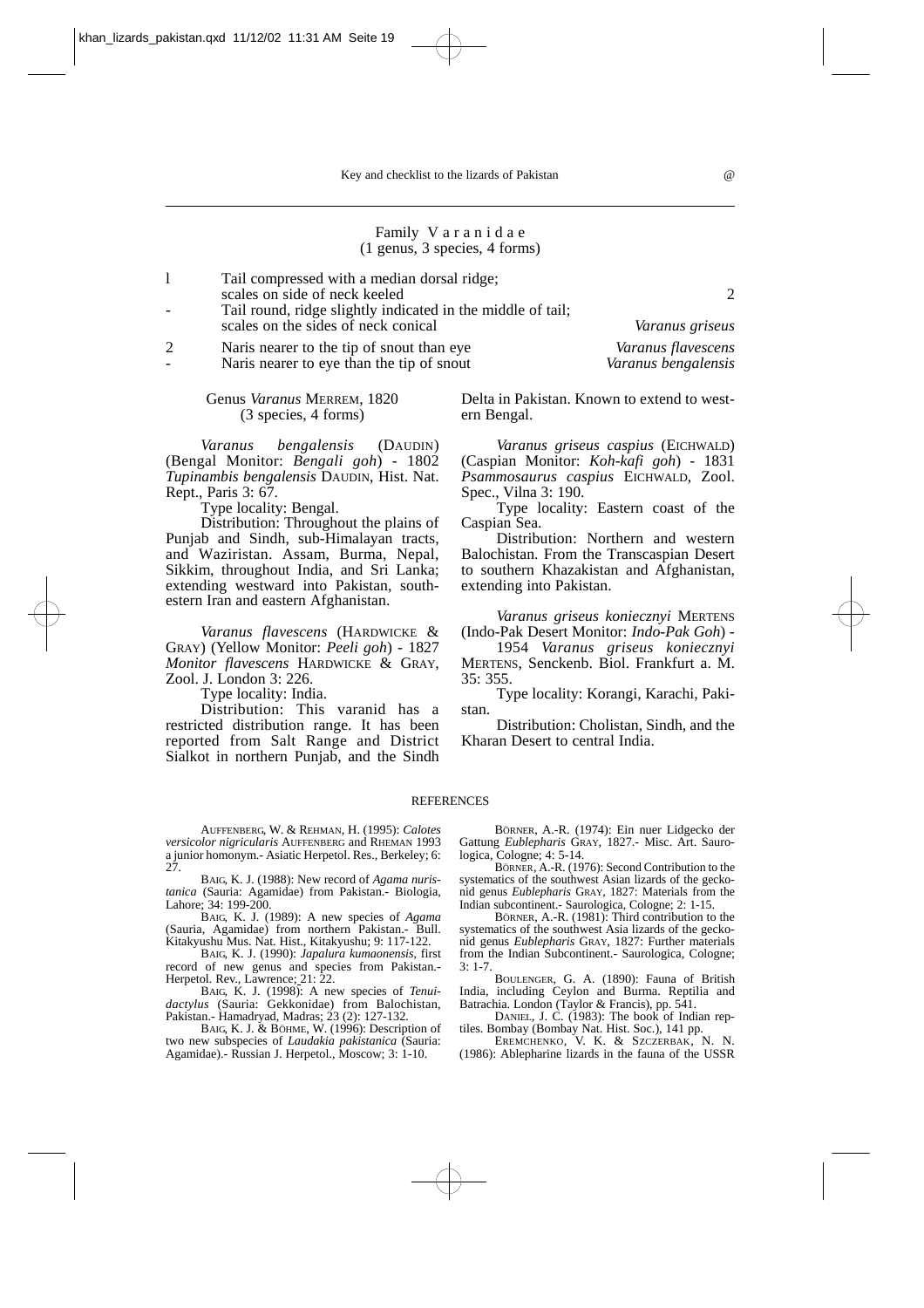and neighbouring countries. Frunze (Akad. Nauk. Kirgis. SSR), 171 pp. [in Russian].

FUHN, I. E. (1969): Revision and redefinition of the genus *Ablepharus* LICHTENSTEIN, 1823 (Reptilia, Scincidae).- Rev. roumaine Biol., Bucarest: (ser. Zool.) 14: 23-41.

GOLUBEV, M. & SZCZERBAK, N. (1981): A new species of genus *Gymnodactylus* SPIX 1823 (Reptilia, Sauria, Gekkonidae) from Pakistan.- Vestnik Zool., Kiev; 1981 (3): 40-45.

GRIFFITH, H. & NGO, A. & MURPHY, R. W. (2000): A cladistic evaluation of the cosmopolitan genus *Eumeces* WIEGMANN (Reptilia, Squamata, Scincidae).- Russian J. Herpetol, Moscow; 7 (1): 1-16.

GÜNTHER, A. (1864): The reptiles of British India. London (R. HARDWICKE for the Ray Soc.), pp. xxvii + 452 + 26 pl.

KHAN, M. S. (1972): Checklist and key to the lizards of Jhang District, West Pakistan.- Herpeto-logica, Lafayette; 28: 94-98.

KHAN, M. S. (1980a): A new species of gecko from northern Pakistan.- Pakistan J. Zool., Lahore; 12: 11-16.

KHAN, M. S. (1980b): Affinities and Zoogeography of herpetiles of Pakistan.- Biologia, Lahore; 26: 113-171.

KHAN, M. S. (1985): An interesting collection of amphibians and reptiles from Cholistan Desert, Punjab, Pakistan.- J. Bombay. Nat. Hist. Soc., Bombay; 82: 144-148.

KHAN, M. S. (1986): A noteworthy collection of amphibians and reptiles from northwestern Punjab, Pakistan.- The Snake, Nittagun; 18: 118-125.

KHAN, M. S. (1987): Checklist, distribution and zoogeographical affinities of herpetofauna of Balochistan.- Proc. Pakistan Zool. Congr., Lahore; 7: 105-112.

KHAN, M. S. (1988): A new cyrtodactylid gecko from northwestern Punjab, Pakistan.- J. Herpetol., St. Louis; 22: 241-243.

KHAN, M. S. (1989): Rediscovery and redescription of the highland ground gecko, *Tenuidactylus montiumsalsorum* (ANNANDALE, 1913). Herpetologica, Lafayette; 45:46-54.

KHAN, M. S. (1991a): Amphibians, lizards, turtles and snakes; pp. 61-124 (chapter 3). In: Pakistan Urdu Science Board (ed.): Pakistan ki Jangli Hayat [Wildlife of Pakistan]; Lahore (Publication No. 241. Urdu cience Board, 299 Upper Mall, Lahore) [in Urdu].

KHAN, M. S. (1991b): A new *Tenuidactylus* gecko from the Sulaiman Range, Punjab, Pakistan.- J. Herpetol., St. Louis; 25: 199-204.

KHAN, M. S.  $(1991c)$ : Additions of new species to the herpetofauna of Pakistan.- Species, Brookfield; (17): 56.

KHAN, M. S. (1992): Validity of the mountain gecko *Gymnodactylus walli* INGOLDBY, 1922.- Herptol. J., London; 2: 106-109.

KHAN, M. S. (1993a): An angular-toed gecko from Pakistan, with remarks on the taxonomy and a key to the species belonging to genus *Cyrtodactlus* (Reptilia: Sauria: Geckkonida).- Pakistan J. Zool., Lahore; 25 (1): 67-73.

KHAN, M. S. (1993b): A new sandstone gecko from Fort Munro, Dera Ghazi Khan District, Punjab, Pakistan.- Pakistan J. Zool., Lahore; 25 (3): 217-221.

KHAN, M. S. (1997): Validity, generic designation, and taxonomy of western rock gecko *Gymno-*

*dactylus ingoldbyi* PROCTOR, 1923.- Russian J. Herpetol., Moscow; 4: 83-88.

KHAN, M. S. (1999a): A checklist and key to the phrynocephalid lizards of Pakistan, with ethnological notes (Squamata:Agamidae).- Pakistan J. Zool., Lahore; 31: 17-24.

KHAN, M. S. (1999b): Herpetology of habitat types of Pakistan.- Pakistan J. Zool., Lahore; 31: 275- 289

KHAN, M. S. (2000a): Sar Zameen-a-Pakistan kay maindak aur Khazinday [Frogs and lizards of Pakistan], 138. pp. Lahore (Urdu Science Board, 299 Upper Mall, Lahore, Pakistan) [in Urdu].

KHAN, M. S. (2000b): Redescription and generic redesignation of *Gymnodactylus stoliczkai* STEINDACH-NER, 1869.- Pakistan J. Zool., Lahore; 32 (2): 157-163.

KHAN, M. S. (2001): Taxonomic notes on angulat-toed gekkota of Pakistan, with description of a new species of genus *Cyrtopodion.-* Pakistan J. Zool., Lahore; 33 (1): 13-24.

KHAN, M. S. & AHMED, N. (1987): On a collection of amphibians and reptiles from Baluchistan, Pakistan.- Pakistan J. Zool.,Lahore; 19: 361-370.

KHAN, M. S. & BAIG, K. J. (1988): Checklist of the amphibians and reptiles of District Jhelum, Punjab, Pakistan.- The Snake, Nittagun; 20: 156-161.

KHAN, M. S. & BAIG, K. J. (1992): A new tenuidactylid gecko from northeastern Gilgit Agency, North Pakistan.- Pakistan J. Zool., Lahore; 24: 273-277.

KHAN, M. S. & KHAN, M. R. Z. (1997): A new skink from the Thal Desert of Pakistan.- Asiatic Herpetol. Res., Berkeley; 7: 61-67.

KHAN, M. S. & MIRZA, M. R. (1977): An annotated checklist and key to the reptiles of Pakistan.- Part II: Sauria (Lacertalia).- Biologia, Lahore; 23: 41-64.

KHAN, M. S. & RÖSLER, H. (1999): Redescription and generic reallocation of Ladakhian gecko *Gymnodactylus stoliczkai* STEINDACHNER, 1869.- Asiatic Herpetol. Res., Berkeley; 8: 60-68.

KHAN, M. S. & TASNIM, R. (1990): A new gecko of the genus *Tenuidactylus* from northeasten Punjab, Pakistan, and southwestern Azad Kashmir.- Herpetologica, Lafayette; 46: 142-148.

KHAN, W. A. (1997): Lizards of south Waziristan Agency, Northwestern Frontier Province, Pakistan, some aspects of systematics and biology. M. Sc. thesis, Department of Zoology, Govt. College, Lahore, submitted Nov. 1997.

MERTENS, R. (1954): Über die Rassen des Wüstenwarans (*Varanus griseus*).- Senckenbergiana Biol., Frankfurt a. M.; 35: 353-357.

MERTENS, R. (1959): Über einige seltene Eidechsen aus West Pakistan.- Aquar. Terrar. Z., Stuttgart; 12: 307-310.

MERTENS, R. (1969): Die Amphibien und Reptilien West-Pakistans.- Stuttgarter Beitr. Naturkde., Stuttgart; 197: 1-96.

MERTENS, R. (1970): Die Amphibien und Reptilien West-Pakistans. 1. Nachtrag.- Stuttgarter Beitr. Naturkde., Stuttgart; 216: 1-5.

MERTENS, R. (1971): Die Amphibien und Reptilien West-Pakistans. 2. Nachtrag. Senckenbergiana biol., Frankfurt a. M.; 52 (1-2): 7-15.

MERTENS, R. (1974): Die Amphibien und Reptilien West-Pakistans. 3. Nachtrag.- Senckenbergiana biol., Frankfurt a. M.; 55 (1-3): 35-38.

MINTON, S. A. Jr. (1962): An annotated key to the amphibians and reptiles of Sind and Las Bela, West